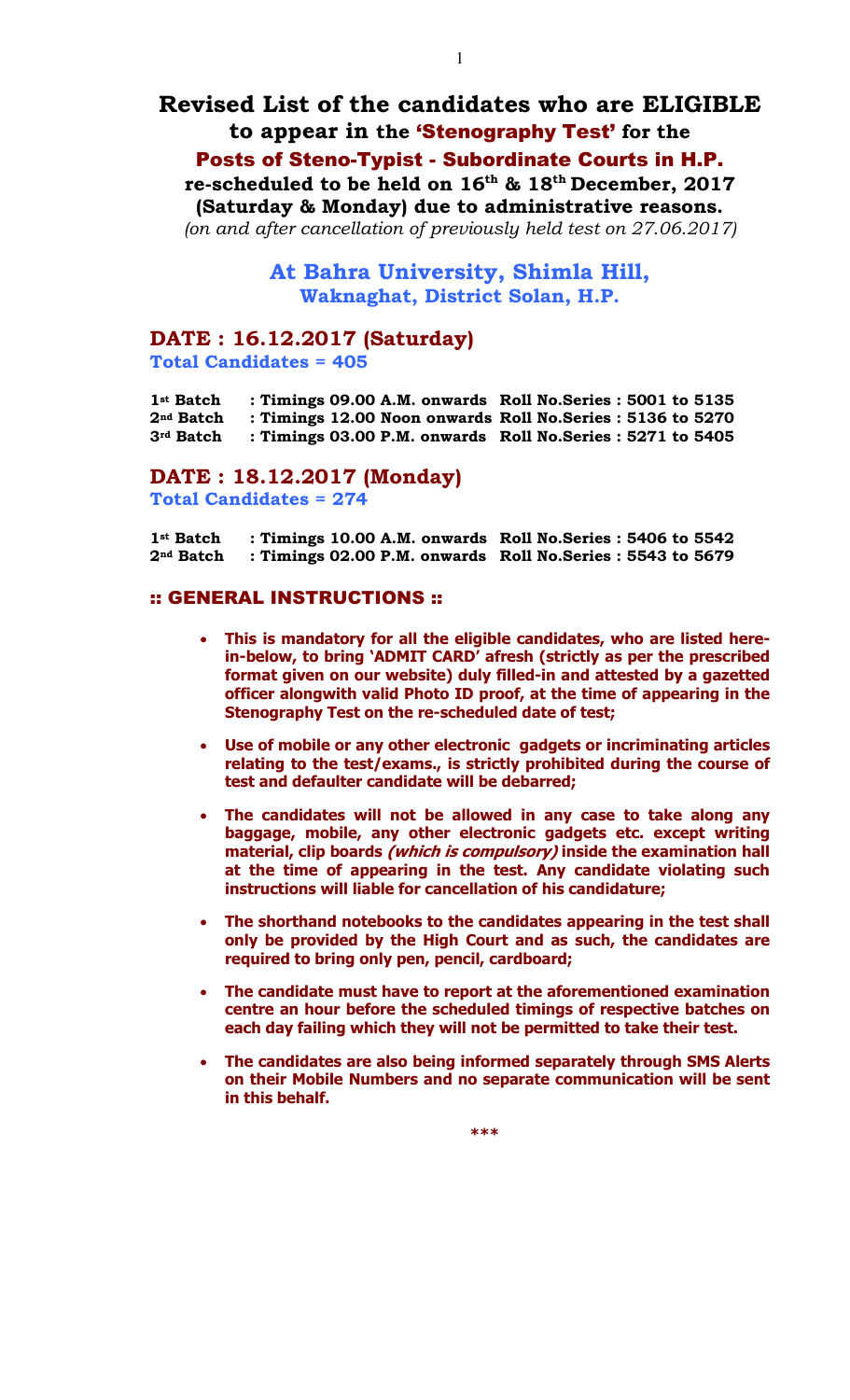## **:: TOTAL ELIGIBLE CANDIDATES = 679 (Six Hundred Seventy Nine)**

| S1.<br>No.     | Roll<br>No. | Name of the<br>Candidate              | <b>Father/Husband Name</b>   | Date of<br>Birth | Category  |
|----------------|-------------|---------------------------------------|------------------------------|------------------|-----------|
| 1              | 5001        | <b>Randhir Singh</b>                  | Sh.Pyara Singh               | 07-Aug-72        | General   |
| 2              | 5002        | <b>Anil Kumar</b>                     | Sh.Partap Chand              | 04-Sep-80        | General   |
| 3              | 5003        | Sandeep Bhatia                        | Sh.Desh Raj                  | 25-Mar-91        | OBC       |
| 4              | 5004        | <b>Rahul Verma</b>                    | Sh.Parmod Kumar              | 15-Aug-91        | General   |
| 5              | 5005        | <b>Amrit Kaundal</b>                  | Sh.Amarjit Singh             | 04-Feb-93        | General   |
| 6              | 5006        | Divyanshu Sethi                       | Sh.Raju Sethi                | 30-Oct-90        | General   |
| $\overline{7}$ | 5007        | <b>Anil Kumar</b>                     | Sh.Prakash Chand             | 25-Jan-92        | General   |
| 8              | 5008        | <b>Syed Tanveer Ahmad</b>             | Sh.Syed Iftakhar Ahmad       | 28-Jul-71        | General   |
| 9              | 5009        | <b>Abhishek Thakur</b>                | Sh.Rajinder Singh Thakur     | 26-Mar-91        | General   |
| 10             | 5010        | <b>Tarun Sharma</b>                   | Sh.Ravi Sharma               | 10-Aug-94        | General   |
| 11             | 5011        | <b>Kavita Thakur</b>                  | Sh.Virender Thakur           | 15-Feb-89        | General   |
| 12             | 5012        | <b>Arun Kumar Singh</b>               | Sh.Anand Kumar Singh         | 18-Dec-71        | General   |
| 13             | 5013        | Shashank Kanaujia                     | Sh.V K Kanaujia              | 19-Jul-88        | <b>SC</b> |
| 14             | 5014        | <b>Atul Kumar</b><br><b>Srivastav</b> | Sh.Deep Narayan<br>Srivastav | 02-Jun-74        | General   |
| 15             | 5015        | Pankaj Sharma                         | Sh.Ramesh Kumar              | 29-Dec-92        | General   |
| 16             | 5016        | <b>Nikita Thakur</b>                  | Sh.Ram Gopal Thakur          | 27-Mar-94        | General   |
| 17             | 5017        | <b>Pravesh Bhatti</b>                 | Sh.Vijay Kumar Bhatti        | 24-Aug-90        | General   |
| 18             | 5018        | Rahul Kumar Sahu                      | Sh.Makkhanlal Sahu           | 03-Jul-89        | General   |
| 19             | 5019        | <b>Karunesh Bhatti</b>                | Sh.Ajay Kumar Bhatti         | 24-Dec-88        | General   |
| 20             | 5020        | Ruchika Devi                          | Sh.Rajinder Kumar            | 15-Aug-87        | OBC       |
| 21             | 5021        | <b>Shubham Thakker</b>                | Sh.Virendra Thakker          | 17-Apr-95        | General   |
| 22             | 5022        | <b>Mohd Shahnawaz</b>                 | Sh.Amanur Rahman             | 04-Mar-89        | General   |
| 23             | 5023        | <b>Umesh Kumar</b>                    | Sh.Shri Pati                 | $01 -$ Jul $-92$ | General   |
| 24             | 5024        | <b>Vikas</b>                          | Sh.Kailash Chand             | 18-Oct-91        | General   |
| 25             | 5025        | Ajay Kumar                            | Sh.Ajeet Kumar               | 20-Mar-92        | <b>SC</b> |
| 26             | 5026        | Manoj Kumar Singh                     | Late Sh. Hira Lal Singh      | 06-May-73        | General   |
| 27             | 5027        | Simran                                | Sh.Parvinder Singh           | 01-Mar-93        | General   |
| 28             | 5028        | Neha Rani                             | Sh.Gurmeet Singh             | 10-Sep-92        | General   |
| 29             | 5029        | Kanchan Sharma                        | Sh.Bhagwan Dass              | 17-Nov-92        | General   |
| 30             | 5030        | <b>Amandeep Kaur</b>                  | Sh.Avtar Singh               | 12-Jun-93        | General   |
| 31             | 5031        | Pooja Verma                           | Sh.Tulsi Ram                 | 07-Nov-95        | OBC       |
| 32             | 5032        | <b>Sunny Bharti</b>                   | Sh.V S Bharti                | 11-Nov-89        | General   |
| 33             | 5033        | <b>Abhishek Kaushik</b>               | Sh.Uttam Prakash<br>Kaushik  | 21-Jul-84        | General   |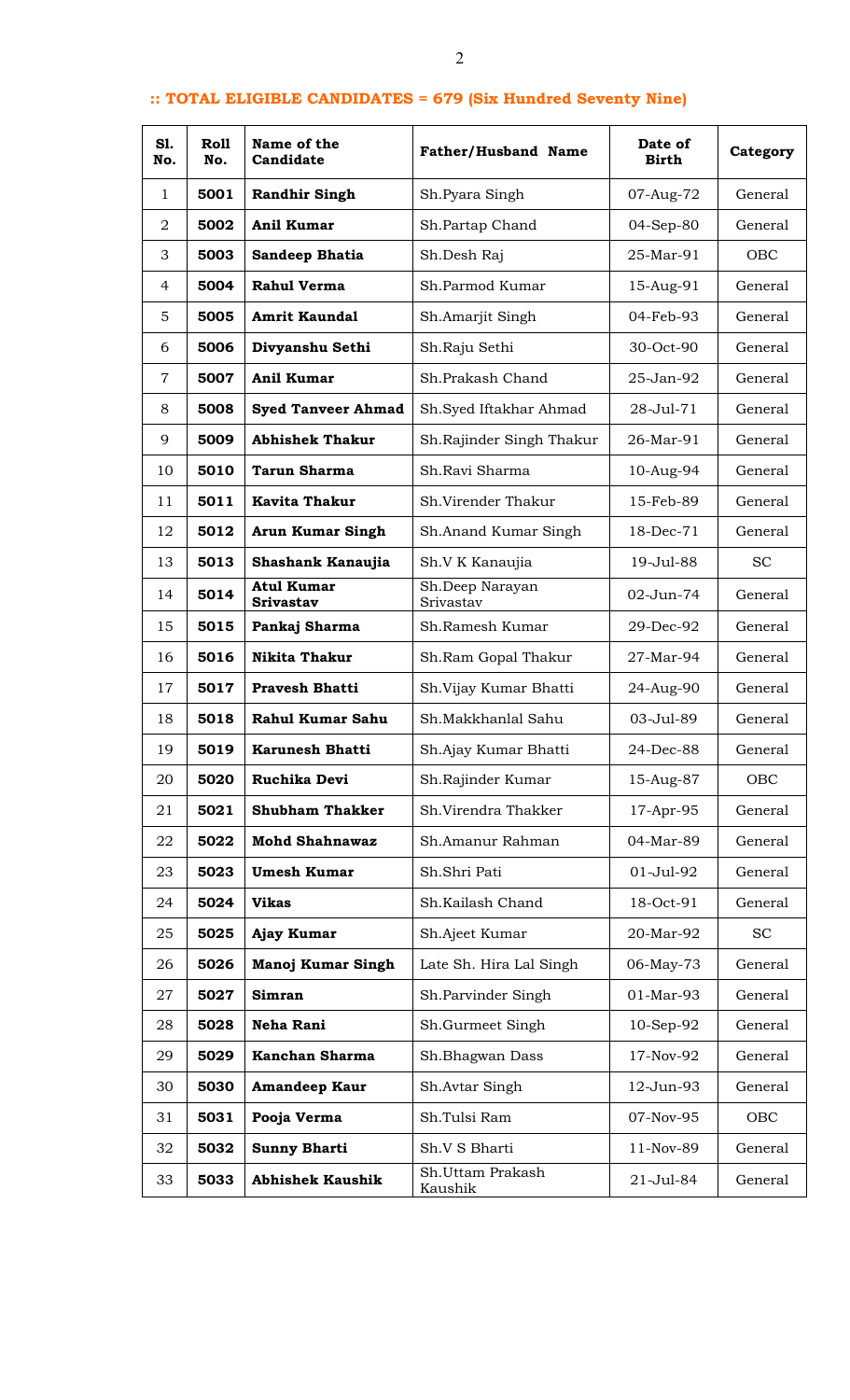| S1.<br>No. | Roll<br>No. | Name of the<br>Candidate | <b>Father/Husband Name</b> | Date of<br><b>Birth</b> | Category  |
|------------|-------------|--------------------------|----------------------------|-------------------------|-----------|
| 34         | 5034        | Mohit                    | Sh.Surajmal                | 09-Jun-96               | General   |
| 35         | 5035        | <b>Neha Kaushal</b>      | Sh.Sher Singh Kaushal      | 26-Jun-88               | General   |
| 36         | 5036        | Kuldeep Kumar            | Sh.Ravindra Singh          | 13-Apr-89               | General   |
| 37         | 5037        | <b>Isha Grover</b>       | Sh.Raj Kumar Grover        | 20-May-83               | General   |
| 38         | 5038        | <b>Amit Rana</b>         | Sh.Ashok Rana              | 28-Dec-91               | General   |
| 39         | 5039        | Anjana                   | Sh.Ravinder Singh          | 01-Aug-86               | General   |
| 40         | 5040        | Manoj Kumar              | Sh.Ram Niwash              | 19-May-93               | General   |
| 41         | 5041        | Anjali                   | Sh.Ganga Ram Sagraik       | 23-Jan-92               | General   |
| 42         | 5042        | Soni                     | Sh.Mohinder Singh          | 20-Jan-90               | General   |
| 43         | 5043        | Lalit Sharma             | Sh.Bhagirath Sharma        | 27-Aug-94               | General   |
| 44         | 5044        | <b>Rakesh Kumar</b>      | Sh.Ram Sewak               | 10-Aug-87               | General   |
| 45         | 5045        | <b>Krishan Soni</b>      | Sh.Karam Chand             | 03-Aug-90               | General   |
| 46         | 5046        | Sonu Devi                | Sh.Arun Gautam             | $21 -$ Jul $-81$        | General   |
| 47         | 5047        | Dinesh Kumar             | Sh.Shiv Ram                | 18-Sep-89               | General   |
| 48         | 5048        | <b>Amitesh Kumar</b>     | Sh.Parmanand Singh         | 08-Jul-91               | General   |
| 49         | 5049        | <b>Rajinder Singh</b>    | Sh.Chuhar Singh            | 18-Feb-89               | General   |
| 50         | 5050        | Deepak Kumar             | Sh.Sohan Lal               | 26-Oct-91               | <b>SC</b> |
| 51         | 5051        | <b>Vikram Singh</b>      | Sh.Raghbir Singh           | 05-Mar-90               | General   |
| 52         | 5052        | <b>Bhupinder Singh</b>   | Sh.Sudesh Kumar            | 18-Apr-90               | General   |
| 53         | 5053        | Anjana Devi              | Sh.Brinder Kumar           | 20-Feb-91               | <b>SC</b> |
| 54         | 5054        | <b>Ashish</b>            | Sh.Ravi Parkash            | 11-Oct-91               | General   |
| 55         | 5055        | <b>Vineet</b>            | Sh.Bhajanlal               | 12-Jul-82               | General   |
| 56         | 5056        | <b>Mamta Rani</b>        | Sh.Sanjay Sharma           | 17-Aug-79               | General   |
| 57         | 5057        | Ranjana Kumari           | Sh.Kundan Singh            | 21-Jan-90               | General   |
| 58         | 5058        | <b>Sital</b>             | Sh.Rajender Singh          | 11-Jul-95               | General   |
| 59         | 5059        | Sunita Devi              | Sh.Mangat Ram              | 16-Feb-73               | <b>SC</b> |
| 60         | 5060        | <b>Neelesh Kumar</b>     | Sh.Tulsi Ram               | 09-Jul-93               | OBC       |
| 61         | 5061        | <b>Mohit Pal</b>         | Sh.Vinod Kumar Pal         | 15-Jul-91               | General   |
| 62         | 5062        | <b>Neelam Sharma</b>     | Sh.Vidya Prakash           | 07-Sep-89               | General   |
| 63         | 5063        | Jyoti Prakash            | Sh.Jagdish Chand           | 08-Aug-90               | <b>SC</b> |
| 64         | 5064        | <b>Neem Chand</b>        | Sh.Het Ram                 | 03-Jan-89               | General   |
| 65         | 5065        | <b>Surender Sharma</b>   | Sh.Jawahar Lal             | 10-Apr-86               | General   |
| 66         | 5066        | <b>Nirmal</b>            | Sh.Vidya Prakash           | 21-Aug-92               | General   |
| 67         | 5067        | <b>Balbir Singh</b>      | Sh.Hukam Singh             | 27-Mar-87               | General   |
| 68         | 5068        | Narender Kumar           | Sh.Zile Singh              | 25-Apr-89               | General   |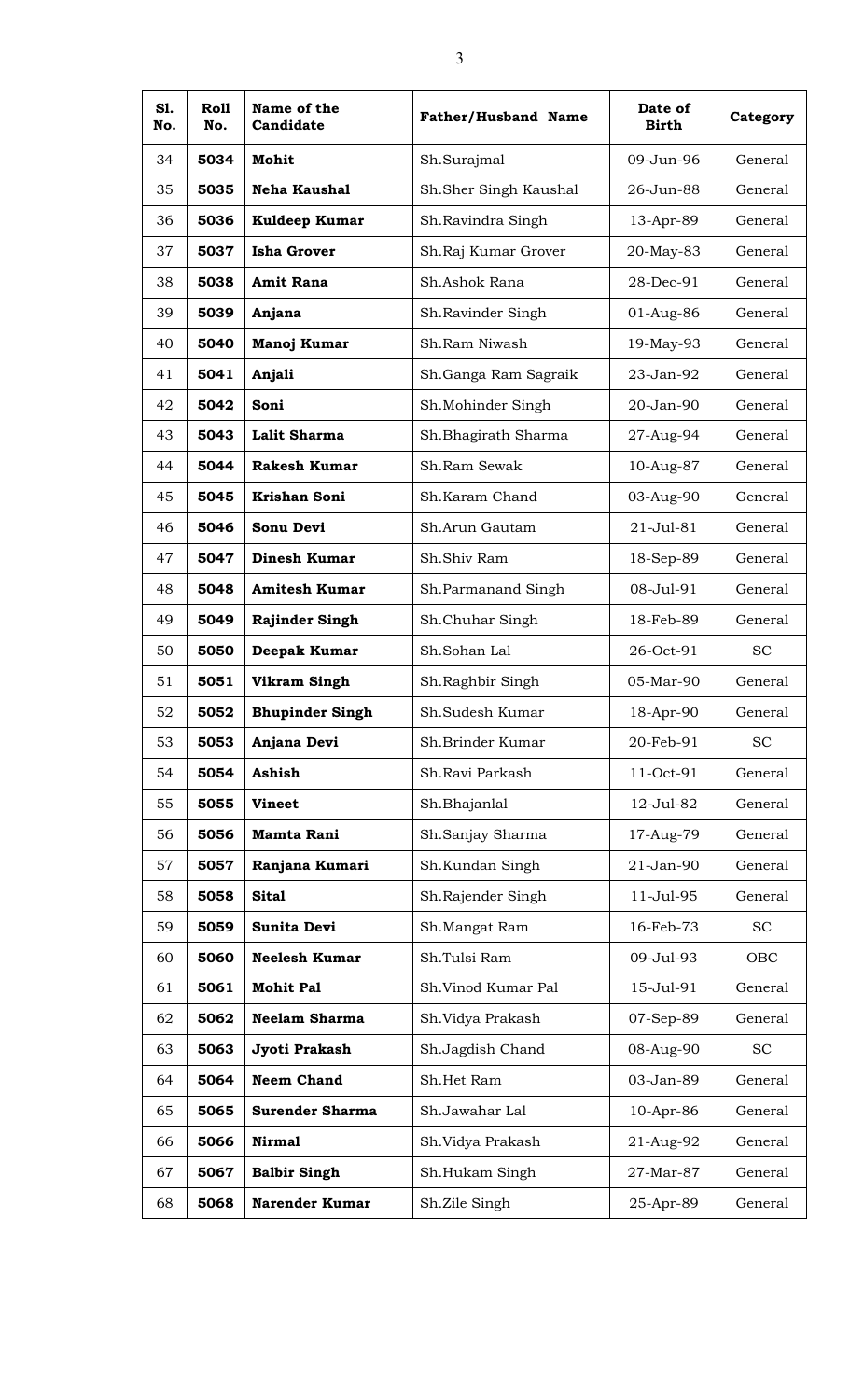| SI.<br>No. | Roll<br>No. | Name of the<br>Candidate         | <b>Father/Husband Name</b> | Date of<br><b>Birth</b> | Category  |
|------------|-------------|----------------------------------|----------------------------|-------------------------|-----------|
| 69         | 5069        | Shivani Sharma                   | Sh.Mukesh Kumar            | 26-May-93               | General   |
| 70         | 5070        | Krishna Kumar                    | Sh.Rughai Maurya           | 05-May-95               | General   |
| 71         | 5071        | <b>Gaurav Khullar</b>            | Sh.Sunil Khullar           | $13-Nov-86$             | General   |
| 72         | 5072        | Ajit                             | Sh.Vijay Kumar             | 19-Nov-91               | General   |
| 73         | 5073        | Tripta Kumari                    | Sh.Mr. Rajiv Kumar         | 18-Nov-74               | OBC       |
| 74         | 5074        | <b>Mukesh Kumar</b>              | Sh.Chhotey Lal             | 10-Jul-85               | General   |
| 75         | 5075        | Sandeep Kumar<br><b>Kushwaha</b> | Sh.Ram Prasad Kushwaha     | 10-Jun-93               | General   |
| 76         | 5076        | <b>Harsh Kumar</b>               | Sh.Jagat Ram               | 06-Mar-89               | General   |
| 77         | 5077        | <b>Udit</b>                      | Sh.Mohan Lal               | 11-Jun-90               | <b>SC</b> |
| 78         | 5078        | <b>Mahabir Singh</b>             | Sh.Manful Singh            | 01-Apr-85               | General   |
| 79         | 5079        | Sandeep Kumar                    | Sh.Raghbir Singh           | 05-Jun-90               | General   |
| 80         | 5080        | <b>Kartik</b>                    | Sh.Roshan Lal              | 21-Feb-94               | General   |
| 81         | 5081        | <b>Manish Kumar</b>              | Sh.Rajender Kumar          | 25-Dec-95               | General   |
| 82         | 5082        | Reecha Sharma                    | Sh.Vijay Kumar             | 23-Sep-90               | General   |
| 83         | 5083        | <b>Bhawna Kumari</b>             | Sh.Sukh Ram                | 30-Jan-88               | General   |
| 84         | 5084        | Sahil Chauhan                    | Sh.Roop Lal Chauhan        | 07-May-92               | General   |
| 85         | 5085        | Raju Ram                         | Sh.Prem Singh              | 06-Apr-79               | General   |
| 86         | 5086        | Divya Chhabra                    | Sh.Surender Chhabra        | 20-Jun-95               | General   |
| 87         | 5087        | <b>Lakshay Kapoor</b>            | Sh. Vijay Kapoor           | 21-Dec-89               | General   |
| 88         | 5088        | <b>Prince Kumar</b>              | Sh.Madan Lal               | 04-Aug-90               | General   |
| 89         | 5089        | <b>Nisha Bala</b>                | Sh.Nand Lal Garg           | 20-Jun-86               | General   |
| 90         | 5090        | Anju                             | Sh.Balbir Singh            | 29-Feb-92               | General   |
| 91         | 5091        | Gourav Saluja                    | Sh.Gulshan Saluja          | 24-Nov-92               | General   |
| 92         | 5092        | Hemlata                          | Sh.Tek Singh               | 30-Apr-90               | General   |
| 93         | 5093        | Pooja Sharma                     | Sh.Nek Ram Sharma          | 15-Dec-93               | General   |
| 94         | 5094        | Naveen Rikhari                   | Sh.Khema Nand              | 09-Dec-85               | General   |
| 95         | 5095        | <b>Sunil Kumar</b>               | Sh.Shiv Kumar              | 14-Oct-86               | General   |
| 96         | 5096        | Vandana                          | Sh.Charan Dass             | 04-Jun-92               | OBC       |
| 97         | 5097        | Pooja Devi                       | Sh.Kameshwar               | 14-Jul-94               | General   |
| 98         | 5098        | <b>Jasvinder Singh</b>           | Sh.Sohan Lal               | 05-Feb-90               | General   |
| 99         | 5099        | Kiran Sharma                     | Sh.Roop Ram Sharma         | 17-Sep-93               | General   |
| 100        | 5100        | Sandeep Kumar                    | Sh.Mansha Ram Sharma       | 26-Aug-80               | General   |
| 101        | 5101        | Vijay Singh                      | Sh.Nandan Singh            | 07-May-91               | General   |
| 102        | 5102        | Varinder Kumar                   | Sh.Som Nath                | 11-Jan-87               | General   |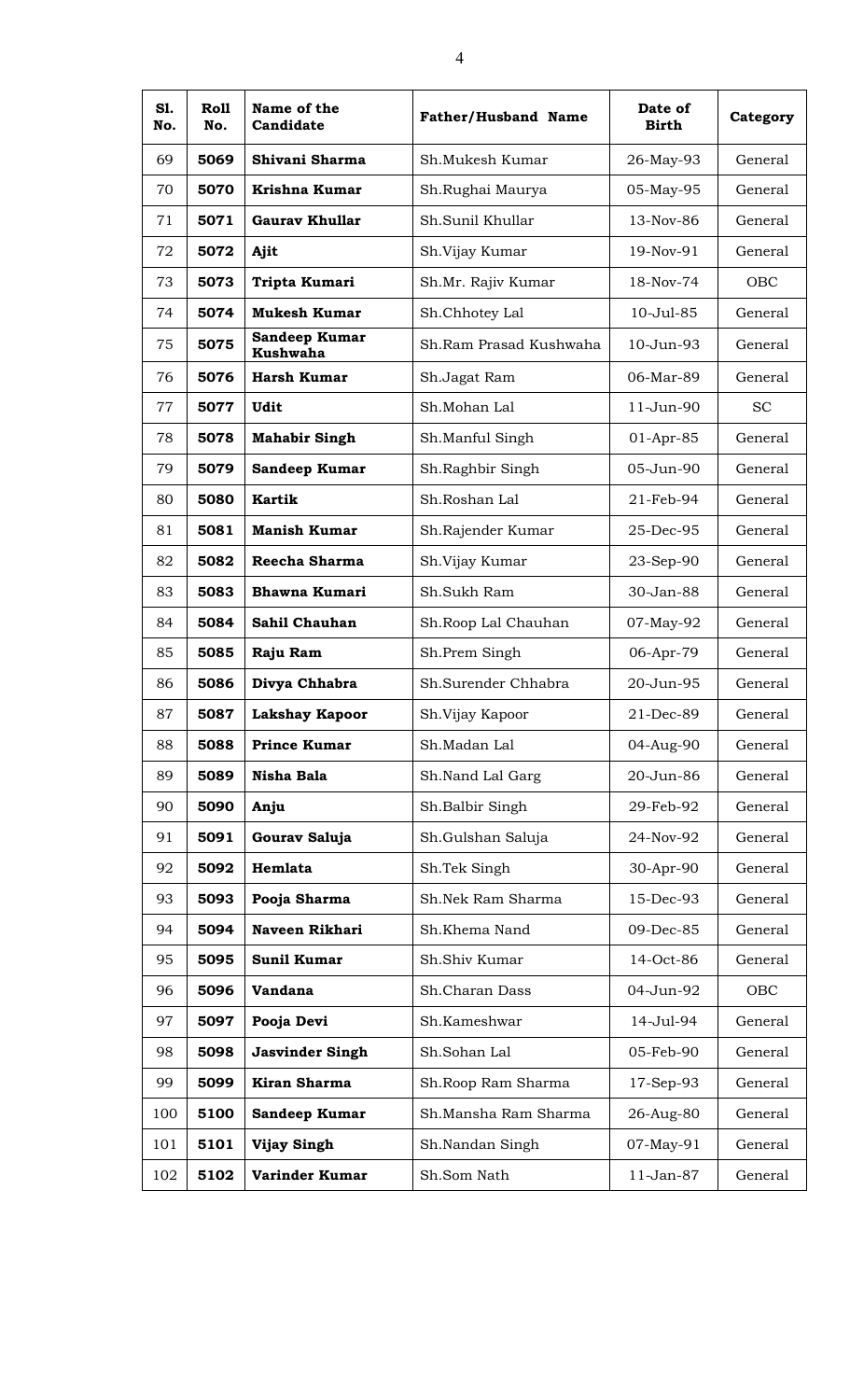| S1.<br>No. | Roll<br>No. | Name of the<br>Candidate | <b>Father/Husband Name</b>    | Date of<br><b>Birth</b> | Category  |
|------------|-------------|--------------------------|-------------------------------|-------------------------|-----------|
| 103        | 5103        | Anil Kumar               | Sh.Om Parkash                 | $01$ -Feb-81            | General   |
| 104        | 5104        | Mohini                   | Sh.Hawa Singh                 | $02$ -Dec-86            | General   |
| 105        | 5105        | Priyanka Shukla          | Sh.Krishna Chandra<br>Shukla  | 22-Feb-91               | General   |
| 106        | 5106        | Chetan                   | Sh.Hans Raj                   | 09-Sep-94               | <b>SC</b> |
| 107        | 5107        | <b>Gaurav Pathak</b>     | Sh.S.K. Pathak                | 05-Jun-89               | General   |
| 108        | 5108        | <b>Susheel Kumar</b>     | Sh.Prem Chandra               | 18-Mar-89               | General   |
| 109        | 5109        | <b>Vinod</b>             | Sh.Mohan Singh                | 03-Jun-91               | General   |
| 110        | 5110        | Kanika Goyal             | Sh.Vivek Goyal                | 28-Dec-88               | <b>SC</b> |
| 111        | 5111        | Shalu                    | Sh.Rasil Singh                | 10-Apr-91               | General   |
| 112        | 5112        | <b>Chander Kanta</b>     | Sh.Tej Ram Sharma             | 11-Dec-83               | General   |
| 113        | 5113        | Aamir Husain Naqvi       | Sh.Syed Athar Husain<br>Naqvi | 10-Sep-76               | General   |
| 114        | 5114        | Sanjay Kumar             | Sh.Ashok Kumar                | 22-Mar-92               | General   |
| 115        | 5115        | <b>Bajrang Kumar</b>     | Sh.Saryu Prasad Sahu          | 04-May-90               | General   |
| 116        | 5116        | <b>Anil Kumar Verma</b>  | Sh.Harinder Kumar<br>Verma    | 04-May-86               | General   |
| 117        | 5117        | Vishal Upadhyay          | Sh.Ravindra Nath<br>Upadhyay  | 20-Jul-94               | General   |
| 118        | 5118        | Pawan Kumar Jha          | Sh.Ramnarayan Jha             | 01-Mar-92               | OBC       |
| 119        | 5119        | Sonia Sharma             | Sh.Bhawani Dutt               | $01$ -Apr-92            | General   |
| 120        | 5120        | Mamta Kumari             | Sh.Manish Vaish               | 05-Nov-91               | <b>SC</b> |
| 121        | 5121        | Sonu                     | Sh.Gagan                      | 03-Oct-86               | General   |
| 122        | 5122        | <b>Amit Kumar</b>        | Sh.Raj Kumar                  | 02-Aug-87               | General   |
| 123        | 5123        | Shivani Sharma           | Sh.Yog Raj Sharma             | 22-Aug-92               | General   |
| 124        | 5124        | <b>Tarun Bindra</b>      | Sh.Sushil Kumar Bindra        | 30-Jun-93               | General   |
| 125        | 5125        | <b>Naveen</b>            | Sh.Azad Singh                 | 25-Nov-91               | General   |
| 126        | 5126        | Pardeep Kumar            | Sh.Rohtash                    | 16-Jul-88               | General   |
| 127        | 5127        | <b>Kishore Kunal</b>     | Sh.Tanik Prasad Singh         | 04-Aug-89               | General   |
| 128        | 5128        | <b>Ritika</b>            | Sh.Charan Dass                | 20-Feb-95               | <b>SC</b> |
| 129        | 5129        | Sonu Kumar               | Sh.Vedprakash                 | 05-Dec-93               | General   |
| 130        | 5130        | <b>Prince</b>            | Sh.Subhash Chander            | 21-Sep-89               | General   |
| 131        | 5131        | Ishita Sharma            | Sh.Rakesh Kumar               | 01-Nov-93               | General   |
| 132        | 5132        | Babita Kumari            | Sh.Vinay Kaushal              | 18-Dec-89               | <b>SC</b> |
| 133        | 5133        | <b>Vivek Goyal</b>       | Sh.Keshav Prasad Goyal        | 30-Nov-86               | General   |
| 134        | 5134        | <b>Sandeep Singh</b>     | Sh.Kalyan Singh               | 01-Apr-87               | General   |
| 135        | 5135        | Sunny Miglani            | Sh.Satpal Miglani             | 03-Apr-87               | General   |
| 136        | 5136        | <b>Sanchit Sood</b>      | Sh.Vipin Kumar Sood           | 09-Jan-91               | General   |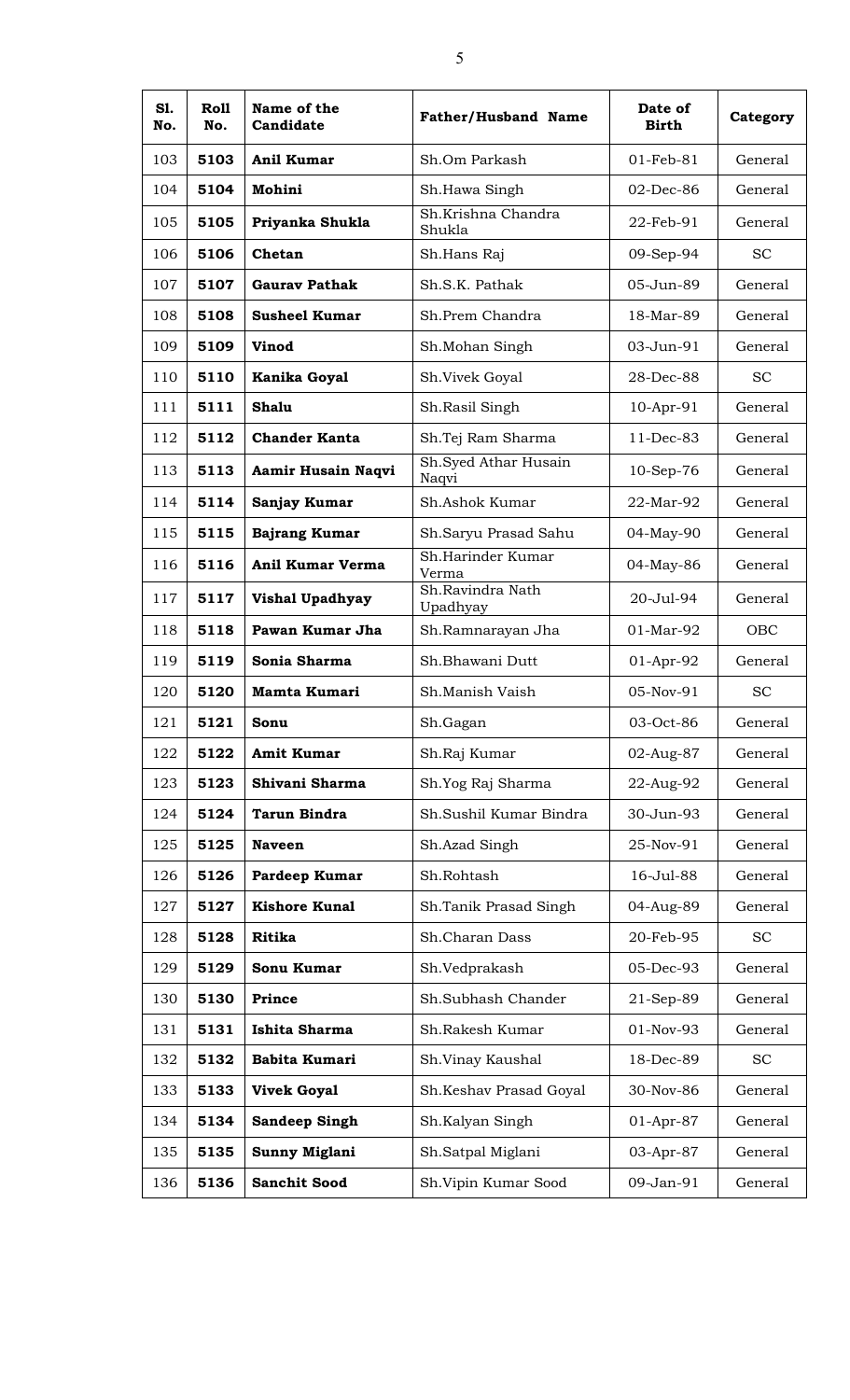| S1.<br>No. | Roll<br>No. | Name of the<br>Candidate             | <b>Father/Husband Name</b> | Date of<br><b>Birth</b> | Category  |
|------------|-------------|--------------------------------------|----------------------------|-------------------------|-----------|
| 137        | 5137        | <b>Rinku Panghal</b>                 | Sh.Bhoop Singh             | 11-May-90               | General   |
| 138        | 5138        | Rajni                                | Sh.Ram Nath                | 07-Mar-92               | General   |
| 139        | 5139        | <b>Satish Kumar</b>                  | Sh.Battan Singh            | 02-Mar-87               | <b>SC</b> |
| 140        | 5140        | Pallavi Chauhan                      | Sh.Kartar Singh            | 11-May-94               | General   |
| 141        | 5141        | Pallavi Chauhan                      | Sh.Raj Pal Chauhan         | 19-Aug-95               | General   |
| 142        | 5142        | <b>Mohammed Amaan</b>                | Sh.Abdul Gaffar            | 08-Feb-95               | General   |
| 143        | 5143        | <b>Sumit</b>                         | Sh.Mahender Singh          | 18-Dec-95               | General   |
| 144        | 5144        | <b>Jattin</b>                        | Sh.Narender Kumar          | 13-Jan-94               | General   |
| 145        | 5145        | <b>Monika Thakur</b>                 | Sh.Daulat Ram Thakur       | 15-Aug-95               | General   |
| 146        | 5146        | Raveena Negi                         | Sh.Tara Chand              | 24-Oct-94               | General   |
| 147        | 5147        | <b>Mukesh Chand</b>                  | Sh.Phool Singh             | 01-Jan-84               | General   |
| 148        | 5148        | Sonia                                | Sh.Varinder Kumar          | 11-Dec-91               | OBC       |
| 149        | 5149        | Pardeep Kumar                        | Sh.Rishi Pal               | 04-Nov-85               | General   |
| 150        | 5150        | Sapna Goyal                          | Sh.Narinder Goyal          | 24-Aug-92               | General   |
| 151        | 5151        | <b>Usha Devi</b>                     | Sh.Baboo Ram               | 21-Jun-90               | General   |
| 152        | 5152        | <b>Usha Devi</b>                     | Sh.Devi Singh              | 13-May-78               | <b>ST</b> |
| 153        | 5153        | <b>Mukesh Kumar</b>                  | Sh.Babu Ram                | 31-Mar-96               | General   |
| 154        | 5154        | <b>Neha Verma</b>                    | Sh.Jagdish Verma           | 05-May-93               | <b>SC</b> |
| 155        | 5155        | Usha                                 | Sh.Prem Singh Verma        | 14-May-91               | General   |
| 156        | 5156        | <b>Kavita</b>                        | Sh.Pyar Singh              | 22-Dec-91               | General   |
| 157        | 5157        | Shalini Devi                         | Sh.Nanak Chand             | 05-Apr-90               | General   |
| 158        | 5158        | Sahil Kakar                          | Sh.Gur Dayal               | 16-Mar-91               | General   |
| 159        | 5159        | Ravina Kumari                        | Sh.Chander Mani            | 13-Dec-94               | General   |
| 160        | 5160        | Sandeep Kumar                        | Sh.Bishamber Dayal         | 10-Feb-87               | General   |
| 161        | 5161        | <b>Navdeep Bisht</b>                 | Sh.Kalam Singh Bisht       | 16-Oct-93               | General   |
| 162        | 5162        | <b>Rakesh Kumar</b><br><b>Sharma</b> | Sh.Gita Ram Sharma         | 04-Jun-82               | General   |
| 163        | 5163        | <b>Rakesh</b>                        | Sh.Kushal Ram              | 20-Dec-79               | General   |
| 164        | 5164        | Kiran                                | Sh.Gulab Singh             | 15-Jan-95               | General   |
| 165        | 5165        | <b>Papalvir Thakur</b>               | Sh.Ramesh Chand            | 28-Jan-89               | General   |
| 166        | 5166        | Rajni Thakur                         | Sh.Hari Ram Thakur         | 19-Nov-93               | General   |
| 167        | 5167        | Sunita Chauhan                       | Sh.Govind Singh Chauhan    | 01-Nov-94               | General   |
| 168        | 5168        | <b>Sukhwinder Singh</b>              | Sh.Nirmal Singh            | 03-Mar-94               | General   |
| 169        | 5169        | <b>Jitender</b>                      | Sh.Guru Parsad             | 09-Feb-94               | General   |
| 170        | 5170        | Anuj Sharma                          | Sh.Puran Chand             | 13-Jul-89               | General   |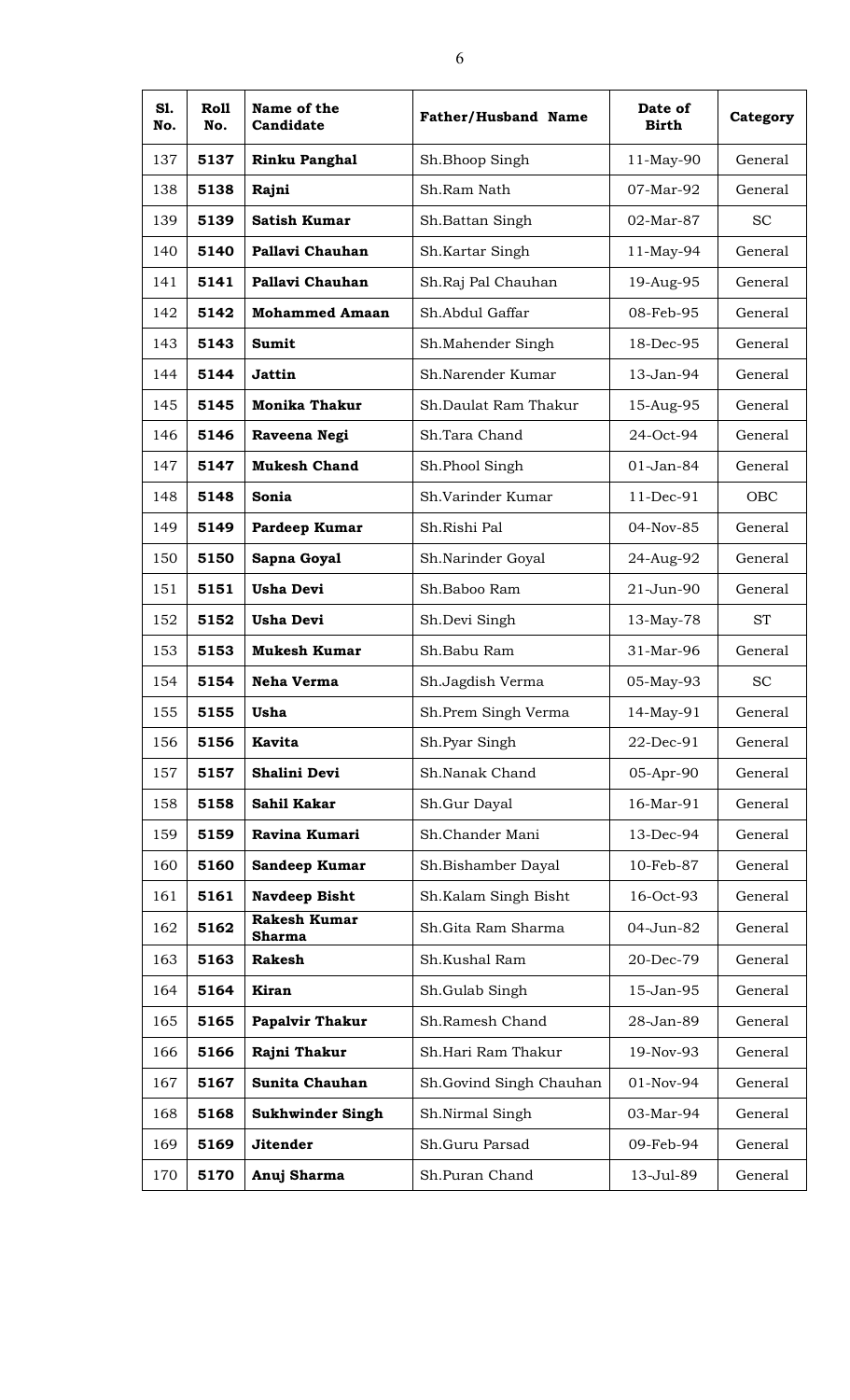| S1.<br>No. | Roll<br>No. | Name of the<br>Candidate      | <b>Father/Husband Name</b>      | Date of<br>Birth | Category  |
|------------|-------------|-------------------------------|---------------------------------|------------------|-----------|
| 171        | 5171        | Zakir Hussain                 | Sh.Mohd Hussain                 | 05-Jul-87        | General   |
| 172        | 5172        | Geetanjli                     | Sh.Ashok Verma                  | 29-May-87        | General   |
| 173        | 5173        | Joyti Batra                   | Sh.Kalu Ram Batra               | 06-Jun-91        | General   |
| 174        | 5174        | Vishnu                        | Sh.Hem Bahadur Thapa            | 23-Jan-94        | General   |
| 175        | 5175        | Geeta Devi                    | Sh.Biri Singh                   | 12-Nov-82        | <b>SC</b> |
| 176        | 5176        | Swati Chauhan                 | Sh.Gr Chauhan                   | 06-Apr-90        | <b>SC</b> |
| 177        | 5177        | Om Prakash                    | Sh.Krishnu Ram                  | 07-Dec-89        | <b>ST</b> |
| 178        | 5178        | <b>Fulu Devi</b>              | Sh.Dharam Dass                  | 26-Jan-90        | General   |
| 179        | 5179        | Supriya Sharma                | Sh.Brij Lal Sharma              | 28-Apr-92        | General   |
| 180        | 5180        | <b>Haroon Rashid</b>          | Sh.Rashid Rafiq                 | 05-Oct-90        | General   |
| 181        | 5181        | Shivani                       | Sh.Rajender Kumar               | 22-Aug-94        | <b>SC</b> |
| 182        | 5182        | <b>Nadeem Ahmad</b>           | Sh.Nawab Ahmad                  | 08-Oct-91        | General   |
| 183        | 5183        | Sanjeev Kumar                 | Sh.Manohar Singh                | 06-Feb-72        | General   |
| 184        | 5184        | <b>Sayeeda Khatoon</b>        | Sh.Mohd Ali                     | 09-May-90        | General   |
| 185        | 5185        | Manju Sharma                  | Sh.Lalit Kumar                  | 21-Nov-89        | General   |
| 186        | 5186        | Gautam Ram                    | Sh.Prakash Chand                | $01-May-91$      | <b>SC</b> |
| 187        | 5187        | <b>Siddharth Kumar</b>        | Sh.Ashok Kumar                  | 28-Jul-90        | General   |
| 188        | 5188        | Savita Sharma                 | Sh.Manohar Lal                  | 15-Jun-90        | General   |
| 189        | 5189        | Arun Sharma                   | Sh.Rajender Kumar               | 05-Apr-94        | General   |
| 190        | 5190        | Vijay Kumar                   | Sh.Satpal                       | 13-Apr-87        | General   |
| 191        | 5191        | Sanjay Kumar                  | Sh.Satpal                       | 11-Nov-78        | General   |
| 192        | 5192        | Prem Lal                      | Sh.Ram Krishan                  | 22-Sep-88        | General   |
| 193        | 5193        | Rachna Sharma                 | Sh.Madan Sharma                 | 26-Apr-94        | General   |
| 194        | 5194        | Savita Mishra                 | Sh.Ram Asrey Mishra             | 06-Jul-90        | General   |
| 195        | 5195        | Amrita Srivastava             | Sh.Dheeraj Kumar                | 30-Dec-85        | General   |
| 196        | 5196        | <b>Ashish Kumar</b><br>Sharma | Sh.Madhur Shyam<br>Sharma       | 11-Jul-91        | General   |
| 197        | 5197        | Shivani                       | Sh.Suman Sourabh                | 28-Aug-94        | General   |
| 198        | 5198        | <b>Ashutosh Srivastava</b>    | Sh.Ramesh Prakash<br>Srivastava | 07-May-85        | General   |
| 199        | 5199        | <b>Ajay Patel</b>             | Sh.Ram Jiyavan                  | 25-Sep-93        | General   |
| 200        | 5200        | Karan Kohli                   | Sh.Manoj Kohli                  | 05-Oct-94        | General   |
| 201        | 5201        | Payal Sharma                  | Sh.Som Dutt Sharma              | 23-Oct-93        | General   |
| 202        | 5202        | <b>Kanika Thakur</b>          | Sh.Mohar Singh                  | 16-Oct-95        | General   |
| 203        | 5203        | <b>Hitesh Tanwar</b>          | Sh.Dev Raj Tanwar               | 15-Jan-87        | <b>SC</b> |
| 204        | 5204        | <b>Yadav Singh</b>            | Sh.Bhoop Singh                  | 17-Aug-94        | General   |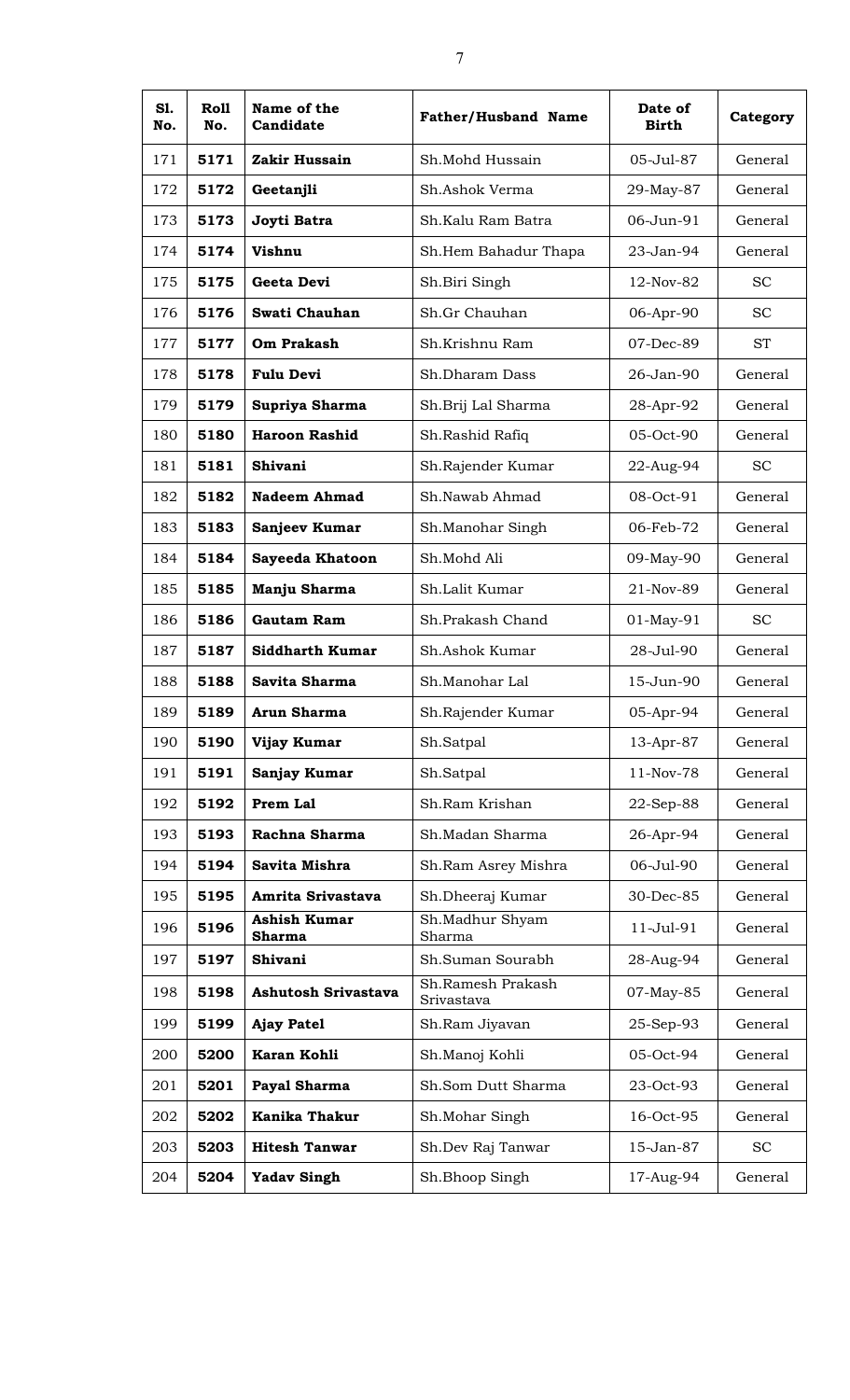| S1.<br>No. | Roll<br>No. | Name of the<br>Candidate             | <b>Father/Husband Name</b>  | Date of<br><b>Birth</b> | Category   |
|------------|-------------|--------------------------------------|-----------------------------|-------------------------|------------|
| 205        | 5205        | <b>Nikhil Sharma</b>                 | Sh.Pratap Chand             | 10-Feb-92               | General    |
| 206        | 5206        | Geeta Kumari                         | Sh.Amar Chand               | 25-Jan-93               | <b>SC</b>  |
| 207        | 5207        | <b>Chander Shekhar</b>               | Sh.Hitender Sharma          | 03-Feb-87               | General    |
| 208        | 5208        | Champa Devi                          | Sh.Youvan Kumar             | 25-May-95               | General    |
| 209        | 5209        | <b>Anoop Shankar</b>                 | Sh.Siya Ram Pal             | $10-Sep-93$             | General    |
| 210        | 5210        | Prakash Gutpa                        | Sh.Santosh Kumar Gupta      | $10$ -Dec- $81$         | <b>OBC</b> |
| 211        | 5211        | Kiran Bala Panwar                    | Sh.Hari Dass Panwar         | 22-Sep-92               | General    |
| 212        | 5212        | <b>Amit Kumar</b><br><b>Kushwaha</b> | Sh.Rakesh Kumar<br>Kushwaha | 28-Jul-93               | <b>OBC</b> |
| 213        | 5213        | <b>Faiz Uddin Ansari</b>             | Sh.Shurf Uddin Ansari       | 30-Jul-96               | OBC        |
| 214        | 5214        | <b>Vishvesh Sharma</b>               | Sh.Ashwani Sharma           | 28-Aug-94               | General    |
| 215        | 5215        | Richa Verma                          | Sh.Ashok Kumar Verma        | 26-Nov-91               | General    |
| 216        | 5216        | Seema Ghamta                         | Sh.Inder Singh Ghamta       | 22-Mar-92               | <b>SC</b>  |
| 217        | 5217        | <b>Mohd Abdullah</b>                 | Sh.Qamar Uddin              | 11-Aug-96               | OBC        |
| 218        | 5218        | <b>Kishore Kumar</b>                 | Sh.Kalu Ram                 | 24-Apr-86               | General    |
| 219        | 5219        | Rajiv Kumar                          | Sh.Ram Kalap                | 01-May-89               | General    |
| 220        | 5220        | <b>Ajit Kumar</b>                    | Sh. Bipin Prasad            | 29-Jul-83               | General    |
| 221        | 5221        | Ashima                               | Sh.Piar Singh               | 08-Feb-91               | General    |
| 222        | 5222        | <b>Nitish Kumar</b>                  | Sh.Rajnandan Prasad         | 22-Aug-92               | General    |
| 223        | 5223        | Karam Pal Singh                      | Sh. Balwant Singh           | 27-Nov-72               | General    |
| 224        | 5224        | Prarthna Gupta                       | Sh.Ramesh Chandra<br>Gupta  | 07-Dec-86               | General    |
| 225        | 5225        | <b>Ranveer Singh</b>                 | Sh.Sitaram Singh            | 21-May-91               | General    |
| 226        | 5226        | Vipan Kumar                          | Sh.Sohan Lal                | 13-Aug-85               | General    |
| 227        | 5227        | <b>Kamal Jit</b>                     | Sh.Rattan Chand             | 01-Apr-90               | <b>SC</b>  |
| 228        | 5228        | <b>Khushal</b>                       | Sh.Vasu Dev                 | 10-Aug-95               | General    |
| 229        | 5229        | <b>Neena</b>                         | Sh.Shri Ravi Pathania       | 26-Jul-88               | General    |
| 230        | 5230        | <b>Harish Chander</b>                | Sh.Prem Singh               | 04-Aug-86               | General    |
| 231        | 5231        | <b>Bhavana Sharma</b>                | Sh.Rajat Sharma             | 01-Jul-96               | General    |
| 232        | 5232        | <b>Ankush Kumar</b><br>Choube        | Sh.Hare Krishan Choube      | 25-Feb-93               | General    |
| 233        | 5233        | <b>Jhavey Ram</b>                    | Sh.Narayan Singh            | 14-Feb-86               | General    |
| 234        | 5234        | Shashi Kumar                         | Sh.Ram Nivas                | 06-Oct-89               | General    |
| 235        | 5235        | <b>Bhavana</b>                       | Sh.Rajendra Bahadur         | 28-Dec-83               | General    |
| 236        | 5236        | <b>Yatin Kumar</b>                   | Sh.Sukhdev Kumar            | 02-Sep-87               | General    |
| 237        | 5237        | Lovesh                               | Sh.Baldev Raj               | 17-Feb-94               | General    |
| 238        | 5238        | Pooja                                | Sh.Ram Krishan Thakur       | 19-Mar-92               | General    |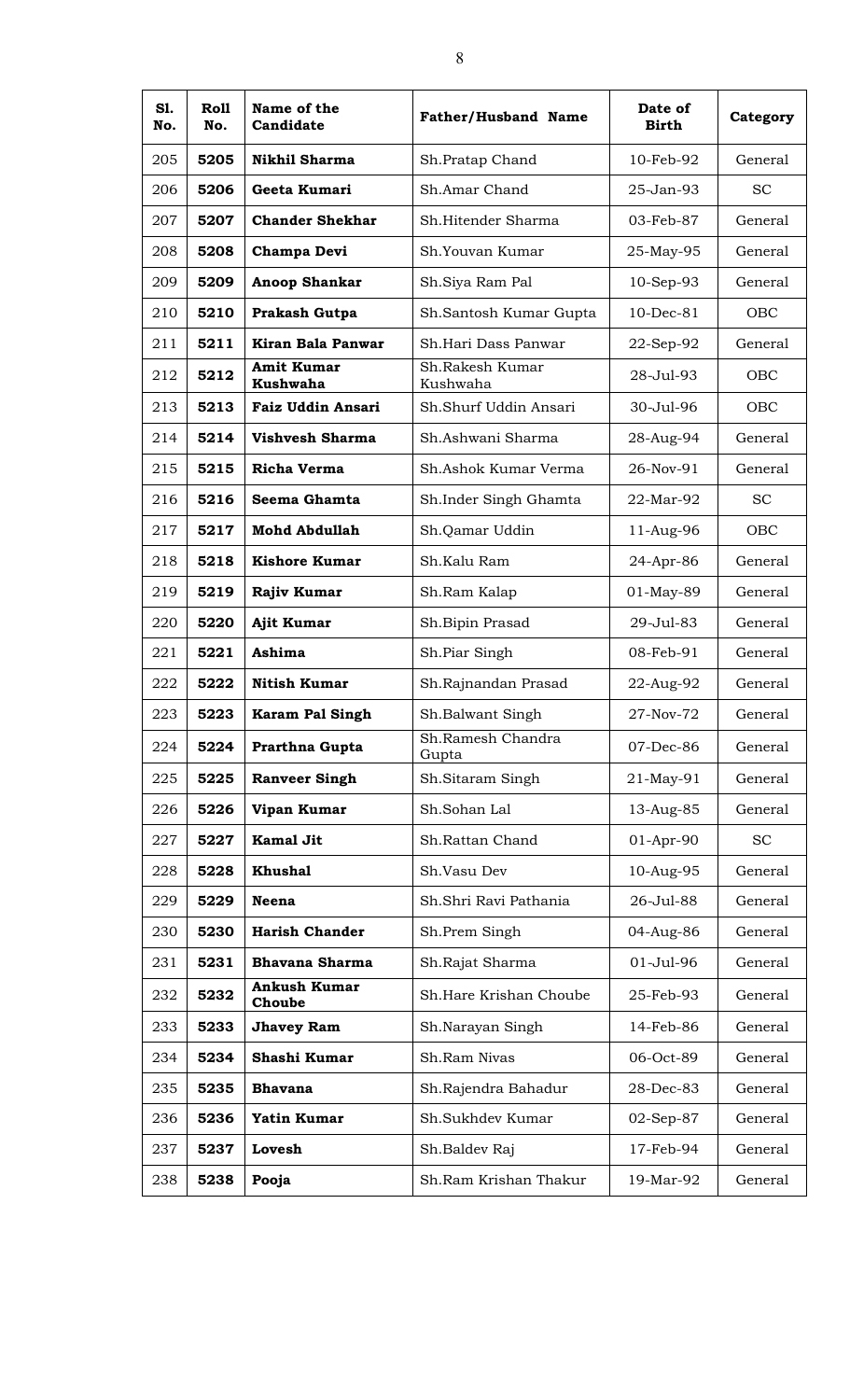| S1.<br>No. | Roll<br>No. | Name of the<br>Candidate                 | <b>Father/Husband Name</b> | Date of<br><b>Birth</b> | Category  |
|------------|-------------|------------------------------------------|----------------------------|-------------------------|-----------|
| 239        | 5239        | <b>Sharad Kumar</b><br><b>Srivastava</b> | Late Sh.R K Lal Srivastava | 02-Jul-78               | General   |
| 240        | 5240        | Aman Jain                                | Sh.Shri Mukesh Jain        | 16-Sep-93               | General   |
| 241        | 5241        | Rajni                                    | Sh.Prahlad                 | 15-Aug-82               | <b>ST</b> |
| 242        | 5242        | <b>Banti Kumar</b><br>Gautam             | Sh.Kamla Kant Mishra       | 20-Aug-91               | General   |
| 243        | 5243        | <b>Gagandeep Singh</b>                   | Sh.Bhupinder Singh         | 09-Jun-94               | General   |
| 244        | 5244        | <b>Pradeep Pokhral</b>                   | Sh.Hari Prashad Pokhral    | 05-Jul-93               | General   |
| 245        | 5245        | <b>Kishore Kumar</b>                     | Sh.Parkash Chand<br>Thakur | 22-Oct-86               | General   |
| 246        | 5246        | Manoj Kumar<br><b>Maurya</b>             | Sh.Jag Narayan Maurya      | 17-Apr-90               | General   |
| 247        | 5247        | <b>Sunil Kumar</b>                       | Sh.Surya Bali Maurya       | 04-Jul-90               | General   |
| 248        | 5248        | Vandana                                  | Sh.Rashpal Singh           | 22-Jun-92               | General   |
| 249        | 5249        | Ramesh                                   | Sh.Amar Nath               | 14-Sep-89               | General   |
| 250        | 5250        | Ankita Verma                             | Sh.Girdhari Lal Verma      | 10-Aug-93               | General   |
| 251        | 5251        | Vaibhav                                  | Sh.Satish                  | 11-Mar-92               | General   |
| 252        | 5252        | <b>Reena Bisht</b>                       | Sh.Diwan Singh Bisht       | 06-Nov-86               | General   |
| 253        | 5253        | Jai Mala                                 | Sh.Devi Ram                | 18-Mar-93               | General   |
| 254        | 5254        | Kalika Bedi                              | Sh.N.C. Bedi               | 31-May-95               | General   |
| 255        | 5255        | <b>Aakash Kumar</b>                      | Sh.Raj Kumar               | 25-Jul-95               | General   |
| 256        | 5256        | Rajni Devi                               | Sh. Krishan Lal            | 07-Jun-87               | General   |
| 257        | 5257        | <b>Amandeep Singh</b>                    | Sh.Jai Chand               | 18-Oct-94               | General   |
| 258        | 5258        | Arun                                     | Sh.Vinod Kumar             | 08-Sep-91               | General   |
| 259        | 5259        | <b>Ruby</b>                              | Sh.Rakesh Kumar            | 01-Aug-90               | <b>SC</b> |
| 260        | 5260        | Neena Sharma                             | Sh.Mr Manohar Lal          | 19-Oct-91               | General   |
| 261        | 5261        | Sharmila Kumari                          | Sh.Hitender Kanwar         | 18-May-84               | General   |
| 262        | 5262        | <b>Mulk Raj Singh Patel</b>              | Sh.Ram Kedar Patel         | 10-Jul-90               | General   |
| 263        | 5263        | Narendra Kumar                           | Sh.Ramjatan Prasad         | 01-Jan-90               | General   |
| 264        | 5264        | Punam                                    | Sh.Maan Singh              | 18-Feb-88               | General   |
| 265        | 5265        | Lakshmi Rathi                            | Sh.Gajraj Singh            | 05-Jun-97               | General   |
| 266        | 5266        | Jai Mala                                 | Sh.Guman Singh             | 04-Dec-83               | <b>ST</b> |
| 267        | 5267        | <b>Bhavna</b>                            | Sh.Hari Ram                | 15-Jun-95               | General   |
| 268        | 5268        | Yamini                                   | Sh.Suresh Kumar            | 31-Jul-95               | General   |
| 269        | 5269        | <b>Madan Kumar</b>                       | Sh.Amar Nath               | 24-May-88               | General   |
| 270        | 5270        | Deepika                                  | Sh.Kishan Singh            | 28-Apr-94               | General   |
| 271        | 5271        | <b>Parvesh Kumar</b>                     | Sh.Girdhari Lal            | 04-Sep-86               | General   |
| 272        | 5272        | Divya Shrivastav                         | Sh.Rajesh Shrivastav       | 03-May-91               | General   |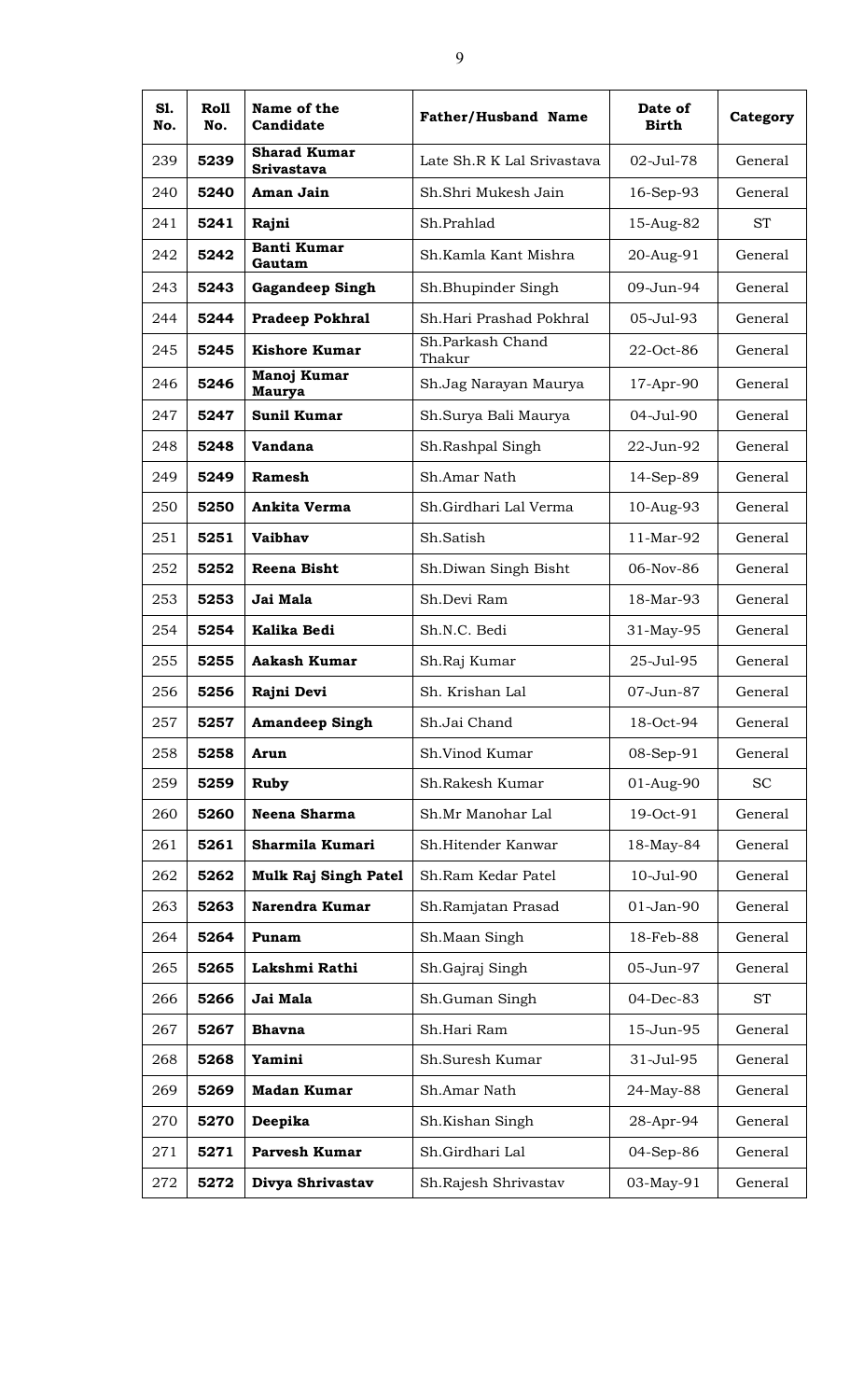| S1.<br>No. | Roll<br>No. | Name of the<br>Candidate       | <b>Father/Husband Name</b>          | Date of<br><b>Birth</b> | Category   |
|------------|-------------|--------------------------------|-------------------------------------|-------------------------|------------|
| 273        | 5273        | <b>Bhupender Singh</b>         | Sh.Manohar Lal                      | 25-Jan-90               | General    |
| 274        | 5274        | <b>Kumari Suman Pal</b>        | Sh.Bhikham Ram Pal                  | $14-Jan-92$             | General    |
| 275        | 5275        | Rajni                          | Sh.Paras Ram                        | 01-Jun-93               | General    |
| 276        | 5276        | <b>Naveen</b>                  | Sh.Sanjay Kumar                     | 29-Jul-94               | General    |
| 277        | 5277        | Sanjeev Kumar                  | Sh.Rameshwar                        | 29-Nov-90               | General    |
| 278        | 5278        | <b>Mamta Chauhan</b>           | Sh.Ram Lal                          | 28-Sep-91               | General    |
| 279        | 5279        | Sangeeta Saini                 | Sh.Jagdish Chand                    | 14-Jul-89               | <b>OBC</b> |
| 280        | 5280        | Manju                          | Sh.Het Ram Verma                    | 17-Jul-88               | General    |
| 281        | 5281        | Chanda Chauhan                 | Sh.Khub Chand                       | 11-Feb-93               | <b>SC</b>  |
| 282        | 5282        | Rajni Bala                     | Sh.Subhash Chand                    | 29-Mar-93               | <b>SC</b>  |
| 283        | 5283        | Sanjay Kumar                   | Sh.Suresh Prasad                    | 05-Oct-92               | General    |
| 284        | 5284        | Rahul Kumar Mishra             | Sh.Narmada Prasad                   | 10-Oct-89               | General    |
| 285        | 5285        | Hemlata Sharma                 | Sh.Kuldeep Sharma                   | 01-Aug-89               | General    |
| 286        | 5286        | <b>Pooran Singh</b><br>Parihar | Sh.Samarath Singh<br>Parihar        | 06-May-93               | General    |
| 287        | 5287        | Ragini Srivastava              | Sh.Kamlesh Behari Lal<br>Srivastava | 01-Nov-84               | General    |
| 288        | 5288        | Tanuja                         | Sh.Mohan Singh                      | 02-Jun-92               | General    |
| 289        | 5289        | <b>Chander Lata</b>            | Sh.Gauri Dutt Sharma                | 09-Dec-78               | General    |
| 290        | 5290        | <b>Uttam Kumar</b>             | Sh.Hare Krishna Mahto               | 04-Jul-90               | General    |
| 291        | 5291        | Reena Kumari                   | Sh.Hardyal Singh                    | 20-Oct-89               | <b>SC</b>  |
| 292        | 5292        | Aruna Kumari                   | Sh.Madan Lal                        | 31-Aug-91               | OBC        |
| 293        | 5293        | <b>Kavita</b>                  | Sh.Kumresh Kumar                    | 24-Aug-92               | General    |
| 294        | 5294        | Malti Rani                     | Sh.Ram Kumar                        | 19-Aug-88               | General    |
| 295        | 5295        | <b>Mohit Kumar</b>             | Sh.Narinder Kumar                   | 16-Sep-90               | General    |
| 296        | 5296        | Anjani Yadav                   | Sh.Rajesh Singh                     | 17-May-94               | General    |
| 297        | 5297        | Meena Kumari                   | Sh.Muni Lal                         | 16-Mar-84               | <b>SC</b>  |
| 298        | 5298        | <b>Neeta Devi</b>              | Sh.Sadh Ram                         | 26-Mar-84               | General    |
| 299        | 5299        | <b>Rakesh Kumar</b>            | Sh.Bir Singh                        | 09-Jul-90               | General    |
| 300        | 5300        | Pinki                          | Sh.Puran Chand                      | 19-Jan-90               | General    |
| 301        | 5301        | Ankush                         | Sh.Gurmail Singh                    | 05-Aug-91               | General    |
| 302        | 5302        | <b>Vivek Sharma</b>            | Sh.Sushil Kumar Sharma              | 08-Mar-96               | General    |
| 303        | 5303        | Himani Rana                    | Sh.Chain Singh Rana                 | 18-May-95               | General    |
| 304        | 5304        | <b>Chirag Gupta</b>            | Sh.Lalit Kumar Gupta                | 23-Nov-85               | General    |
| 305        | 5305        | Rajat Agrahari                 | Sh.Vinod Kumar                      | 17-Jan-96               | General    |
| 306        | 5306        | <b>Bimesh Patyal</b>           | Sh.Prem Singh                       | 14-May-92               | <b>SC</b>  |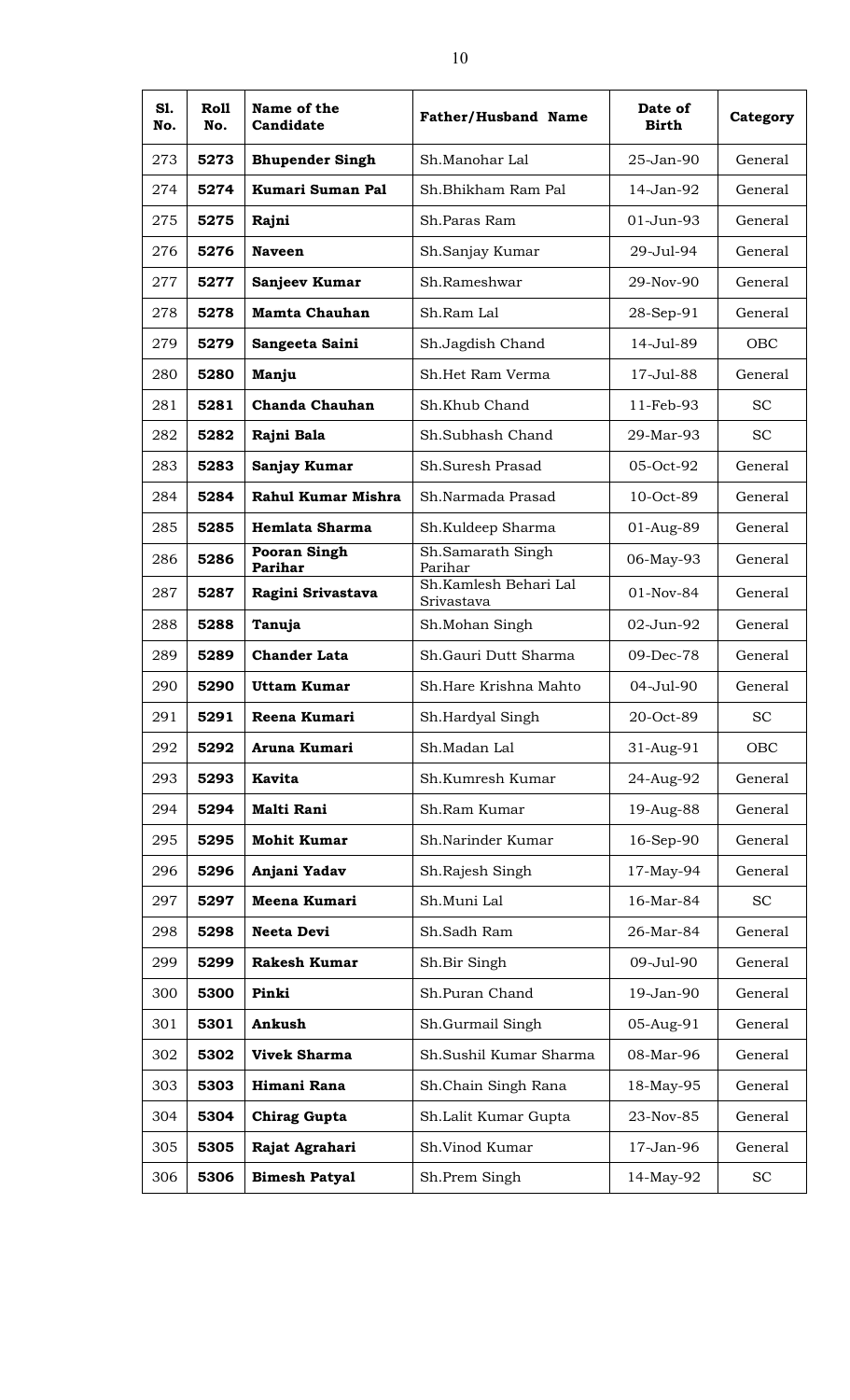| S1.<br>No. | <b>Roll</b><br>No. | Name of the<br>Candidate | <b>Father/Husband Name</b> | Date of<br><b>Birth</b> | Category  |
|------------|--------------------|--------------------------|----------------------------|-------------------------|-----------|
| 307        | 5307               | Suman                    | Sh.Narinder Singh          | 02-Feb-93               | General   |
| 308        | 5308               | Dharmendra               | Sh.Bhola                   | 09-Aug-83               | General   |
| 309        | 5309               | Raj Kumar Pandey         | Sh.Kailash Nath Pandey     | 25-Nov-73               | General   |
| 310        | 5310               | Chandra Mani<br>Pandey   | Sh.Uma Shankar Pandey      | 26-Jul-93               | General   |
| 311        | 5311               | <b>Parveen Thakur</b>    | Sh.Mohinder Singh          | 09-Feb-93               | General   |
| 312        | 5312               | <b>Sahil</b>             | Sh.Suresh Kumar            | 27-Sep-94               | General   |
| 313        | 5313               | Yogita Sharma            | Sh.Om Prakash              | 15-Dec-93               | General   |
| 314        | 5314               | Rajat Sharma             | Sh.Kuldeep Kumar<br>Sharma | 06-Feb-93               | General   |
| 315        | 5315               | Sanskar Kumar            | Sh.Vijay Kumar             | 01-Nov-95               | OBC       |
| 316        | 5316               | Somveer                  | Sh.Manphool Singh          | 15-Dec-86               | General   |
| 317        | 5317               | <b>Harsh Gupta</b>       | Sh.Somnath Prasad Gupta    | 12-Jan-92               | General   |
| 318        | 5318               | <b>Ravi Bisht</b>        | Sh.Diwan Singh Bisht       | 15-May-96               | <b>SC</b> |
| 319        | 5319               | Sadhana Devi             | Sh.Devinder Singh          | 24-Mar-89               | General   |
| 320        | 5320               | Vishnu Dutt Tiwari       | Sh.Prabhu Dutt Tiwari      | 30-Mar-91               | General   |
| 321        | 5321               | Himanshi Thakur          | Sh.Pradeep Kumar<br>Thakur | 01-Nov-90               | General   |
| 322        | 5322               | <b>Nishant Saurav</b>    | Sh.Sunil Kumar Sinha       | $10-Mar-81$             | General   |
| 323        | 5323               | <b>Mukesh Kumar</b>      | Sh.Bully Ram               | 28-Dec-77               | General   |
| 324        | 5324               | Aashish Gulati           | Sh.Purshotam Gulati        | 17-Mar-93               | General   |
| 325        | 5325               | <b>Sunaina</b>           | Sh.Babu Ram                | 11-Aug-94               | General   |
| 326        | 5326               | Anju Thakur              | Sh.Harnam Singh            | 04-Jan-84               | General   |
| 327        | 5327               | Rajneesh Sundryal        | Sh.Girish Sundryal         | 24-Jan-86               | General   |
| 328        | 5328               | <b>Tejander Kumar</b>    | Sh.Mahender Kumar          | 18-Apr-92               | General   |
| 329        | 5329               | Radha Devi               | Sh.Hari Chand              | 08-Nov-91               | General   |
| 330        | 5330               | Ranjana                  | Sh.Mast Ram                | 23-Jan-95               | General   |
| 331        | 5331               | Sandhya Kanaujia         | Sh.Harinder Kumar          | 31-Aug-86               | <b>SC</b> |
| 332        | 5332               | Karun Rana               | Sh.Dev Raj Rana            | 20-Jul-90               | General   |
| 333        | 5333               | <b>Satnam Singh</b>      | Sh.Mewa Singh              | 03-Mar-92               | General   |
| 334        | 5334               | <b>Usha Devi</b>         | Sh. Meena Ram Thakur       | 18-Mar-94               | General   |
| 335        | 5335               | Sunita Devi              | Sh.Mohan Lal               | 05-Jul-93               | General   |
| 336        | 5336               | Himanshu                 | Sh.Harvinder Pal           | 03-Oct-95               | General   |
| 337        | 5337               | <b>Salma</b>             | Sh.Amar Nath               | 19-Mar-91               | OBC       |
| 338        | 5338               | <b>Mukesh Kumar</b>      | Sh.Jai Bhagwan Saini       | 07-Jan-90               | General   |
| 339        | 5339               | Priya                    | Sh.Ashok Kumar             | 12-Dec-92               | General   |
| 340        | 5340               | <b>Sarita</b>            | Sh.Ishwar Singh            | 29-Apr-92               | General   |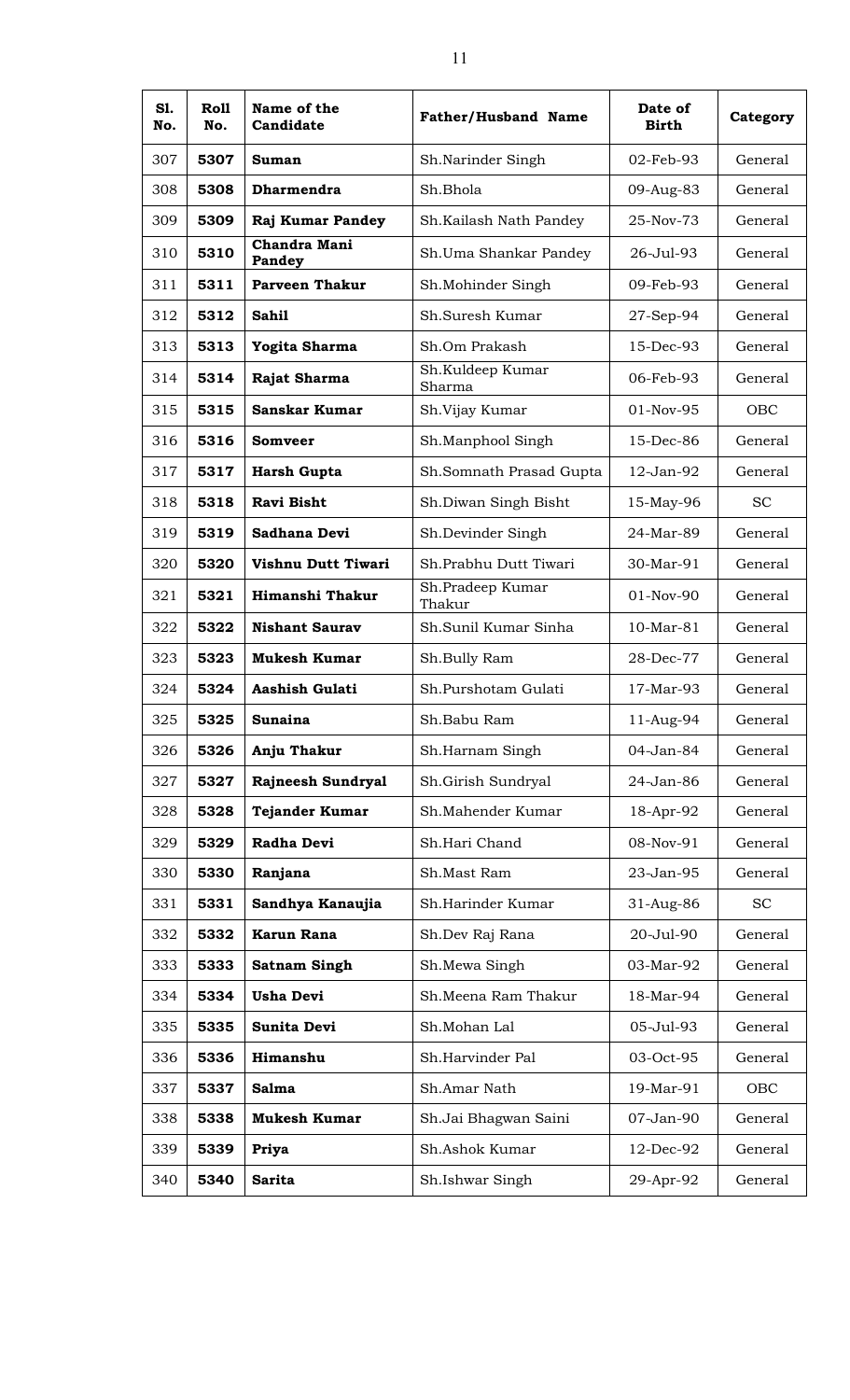| S1.<br>No. | Roll<br>No. | Name of the<br>Candidate              | <b>Father/Husband Name</b>          | Date of<br><b>Birth</b> | Category  |
|------------|-------------|---------------------------------------|-------------------------------------|-------------------------|-----------|
| 341        | 5341        | Reena                                 | Sh.Prem Chand                       | 25-Jan-92               | General   |
| 342        | 5342        | Sarla Devi                            | Sh.Mohan Singh                      | 23-Sep-94               | General   |
| 343        | 5343        | Sooraj Thakur                         | Sh.Ishwar Dutt                      | 03-Dec-93               | General   |
| 344        | 5344        | <b>Sanjay Singh Parihar</b>           | Sh.Hira Singh                       | 04-Mar-91               | General   |
| 345        | 5345        | Poonam                                | Sh.Jiya Lal                         | 21-Aug-93               | <b>SC</b> |
| 346        | 5346        | <b>Gyan Singh</b>                     | Sh.Roopa Singh                      | 19-Mar-93               | General   |
| 347        | 5347        | Jai Prakash                           | Sh.Amar Singh                       | 27-May-90               | General   |
| 348        | 5348        | Sushma Devi                           | Sh.Mr. Roop Lal                     | 04-Aug-92               | <b>SC</b> |
| 349        | 5349        | <b>Reena Thakur</b>                   | Sh.Bishan Chand Thakur              | 08-Apr-90               | General   |
| 350        | 5350        | Sushma Devi                           | Sh.Desh Raj                         | 31-Aug-91               | <b>SC</b> |
| 351        | 5351        | Kuldeep Kumar                         | Sh.Kishori Lal                      | 12-Apr-83               | General   |
| 352        | 5352        | <b>Kusum Lata</b>                     | Sh.Shri Satya Dev Sharma            | 25-Feb-81               | General   |
| 353        | 5353        | <b>Kiran</b>                          | Sh.Satya Parsad                     | 26-Dec-90               | General   |
| 354        | 5354        | Pooja                                 | Sh.Jagdish                          | 10-Mar-95               | General   |
| 355        | 5355        | Pinki                                 | Sh.Ram Swroop                       | 09-Dec-91               | General   |
| 356        | 5356        | Sonal                                 | Sh.Pradeep Chauhan                  | 26-Oct-92               | General   |
| 357        | 5357        | <b>Archana Verma</b>                  | Sh.Kanshi Ram                       | 09-Mar-95               | General   |
| 358        | 5358        | <b>Syed Ahmad Ali</b><br><b>Rizvi</b> | Sh.Syed Zulfequar Haider            | 01-Feb-91               | General   |
| 359        | 5359        | Sanjay Kumar                          | Sh.Prem Singh                       | 15-Apr-78               | General   |
| 360        | 5360        | Sakshi Bhardwaj                       | Sh.Ashwani Kumar                    | 02-Jan-93               | General   |
| 361        | 5361        | Samila                                | Sh.Chet Ram                         | 02-Jan-94               | <b>SC</b> |
| 362        | 5362        | <b>Uday Chandra Jha</b>               | Sh.Raman Jee Jha                    | 25-Oct-92               | General   |
| 363        | 5363        | Dimple Chauhan                        | Sh.Tanam Singh Chauhan              | 20-Oct-89               | General   |
| 364        | 5364        | Poonam                                | Sh.Ramesh                           | 09-Jan-93               | General   |
| 365        | 5365        | Pankaj Gautam                         | Sh.Mr Dina Nath Gautam              | 30-Sep-83               | General   |
| 366        | 5366        | <b>Krishan Kumar</b>                  | Sh.Hukam Chand                      | 10-Mar-73               | General   |
| 367        | 5367        | <b>Chander Kant</b>                   | Sh.Lal Chand                        | 11-Aug-90               | OBC       |
| 368        | 5368        | <b>Mohammed Kashif</b>                | Sh.Mohammed Jhangeer                | 27-Sep-90               | General   |
| 369        | 5369        | Harish Lata                           | Sh.Gopal Dutt Sharma                | 27-Nov-91               | General   |
| 370        | 5370        | Manoj Kumar                           | Sh.Kulhur Prasad                    | 30-Jul-89               | General   |
| 371        | 5371        | <b>Mohd Imran</b>                     | Sh.Mohd Rais                        | 06-Sep-85               | General   |
| 372        | 5372        | <b>Nikita Aery</b>                    | Sh.Ram Kumar                        | 09-May-93               | General   |
| 373        | 5373        | Pradeep Kumar                         | Sh.Chandreshwar Prasad<br>Srivastav | 15-May-79               | General   |
| 374        | 5374        | Vijay Kumar Sharma                    | Sh.Mohan Lal Sharma                 | 08-Feb-87               | General   |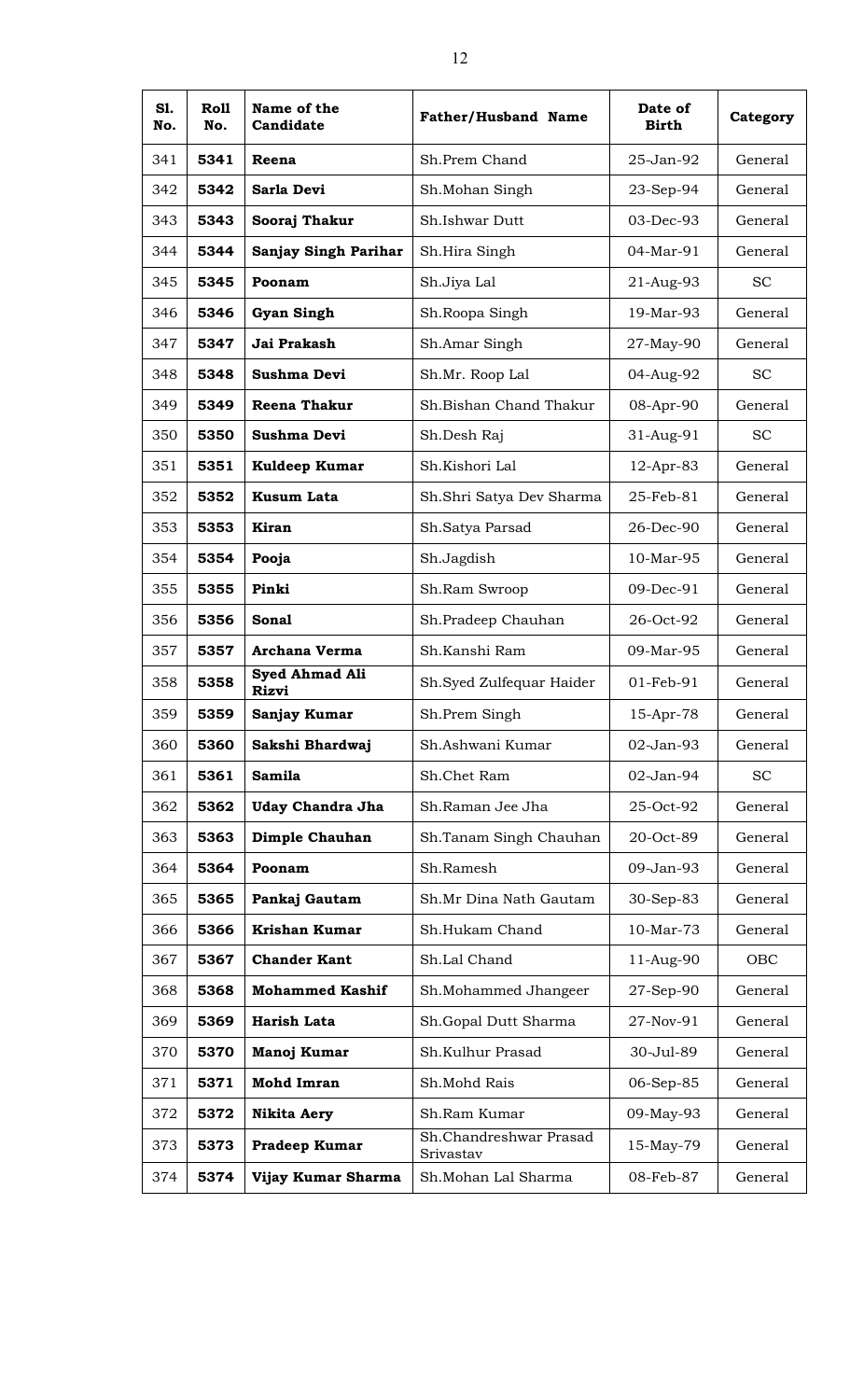| S1.<br>No. | Roll<br>No. | Name of the<br>Candidate             | <b>Father/Husband Name</b>    | Date of<br><b>Birth</b> | Category  |
|------------|-------------|--------------------------------------|-------------------------------|-------------------------|-----------|
| 375        | 5375        | Manju Jaiswal                        | Sh.Jagdish Prasad             | 02-Mar-95               | General   |
| 376        | 5376        | Vijeta Sharma                        | Sh.Diwan Chand Sharma         | 17-Feb-80               | General   |
| 377        | 5377        | <b>Gorachand Maity</b>               | Sh.Arabinda Maity             | 14-Nov-73               | General   |
| 378        | 5378        | <b>Manasi Panda</b>                  | Sh.Artatran Panda             | 03-Feb-78               | General   |
| 379        | 5379        | <b>Pradeep Singh</b>                 | Sh.Randhir Singh              | 03-Jul-97               | General   |
| 380        | 5380        | Anoop Kamboj                         | Sh.Ram Kumar                  | 16-Sep-89               | General   |
| 381        | 5381        | <b>Sunil Kumar</b><br><b>Saurabh</b> | Sh.Ashok Kumar Karn           | 22-Jan-84               | General   |
| 382        | 5382        | <b>Abhishek Kaushik</b>              | Sh.Rajnesh Kumar              | 09-Oct-94               | General   |
| 383        | 5383        | Sahil Kumar                          | Sh.Surender Kumar             | 25-Jul-92               | General   |
| 384        | 5384        | Anjana Devi                          | Sh.Gopal Dass                 | 22-Jul-94               | General   |
| 385        | 5385        | Aman Bazzar                          | Sh.Randhir Singh              | $01-Mar-92$             | General   |
| 386        | 5386        | Saroj Kumari                         | Sh.Mangat Ram                 | 12-Oct-88               | <b>SC</b> |
| 387        | 5387        | Rani Devi                            | Sh.Kalam Singh                | 21-Aug-79               | General   |
| 388        | 5388        | <b>Sudesh Kumari</b>                 | Sh.Shiv Kumar                 | 07-Mar-91               | General   |
| 389        | 5389        | <b>Beena Sharma</b>                  | Sh.Prem Chand                 | 05-Oct-91               | General   |
| 390        | 5390        | Monika Rani                          | Sh.Naresh Kumar               | 09-Jan-95               | <b>SC</b> |
| 391        | 5391        | Manoj Kumar                          | Sh.Guru Parshad               | 23-Mar-91               | General   |
| 392        | 5392        | Meena Devi                           | Sh.Munshi Ram                 | 10-Jul-91               | <b>SC</b> |
| 393        | 5393        | Ram Kishan Verma                     | Sh.Sobh Nath Verma            | 16-Jun-95               | General   |
| 394        | 5394        | Reena Sharma                         | Sh.Roop Ram Sharma            | 30-Apr-91               | General   |
| 395        | 5395        | Shiwani                              | Sh.Raj Kumar                  | 22-Nov-94               | General   |
| 396        | 5396        | <b>Udey Singh</b>                    | Sh.Layak Ram                  | 13-Mar-83               | <b>ST</b> |
| 397        | 5397        | Preeti Kashyap                       | Sh.Baldev Singh               | 26-May-93               | <b>SC</b> |
| 398        | 5398        | <b>Manisha Kanwar</b>                | Sh.Inder Singh                | 28-May-93               | General   |
| 399        | 5399        | Anju                                 | Sh.Govind                     | 28-Apr-92               | General   |
| 400        | 5400        | Pooja Rani                           | Sh.Raj Kumar                  | 11-Nov-87               | General   |
| 401        | 5401        | Narendra Singh<br>Tomar              | Sh. Bhanwar Singh Tomar       | 01-Sep-89               | General   |
| 402        | 5402        | Anshu Rana                           | Sh.Mukesh Kumar Rana          | 27-Jan-94               | General   |
| 403        | 5403        | <b>Bhawna Sharma</b>                 | Sh.Surender Kumar<br>Sharma   | 22-Apr-92               | OBC       |
| 404        | 5404        | <b>Nitin Yadav</b>                   | Sh.Raj Bahadur Singh<br>Yadav | 26-Jan-93               | General   |
| 405        | 5405        | Renu Bala                            | Sh.Harman Singh               | 04-Jan-86               | OBC       |
| 406        | 5406        | Santosh Kumari                       | Sh.Moti Singh Kanwar          | 24-Mar-90               | General   |
| 407        | 5407        | Priti Pamral                         | Sh.Raj Kumar Pamral           | 30-Aug-92               | General   |
| 408        | 5408        | Shivani Thakur                       | Sh.Ravinder Thakur            | 04-Nov-90               | General   |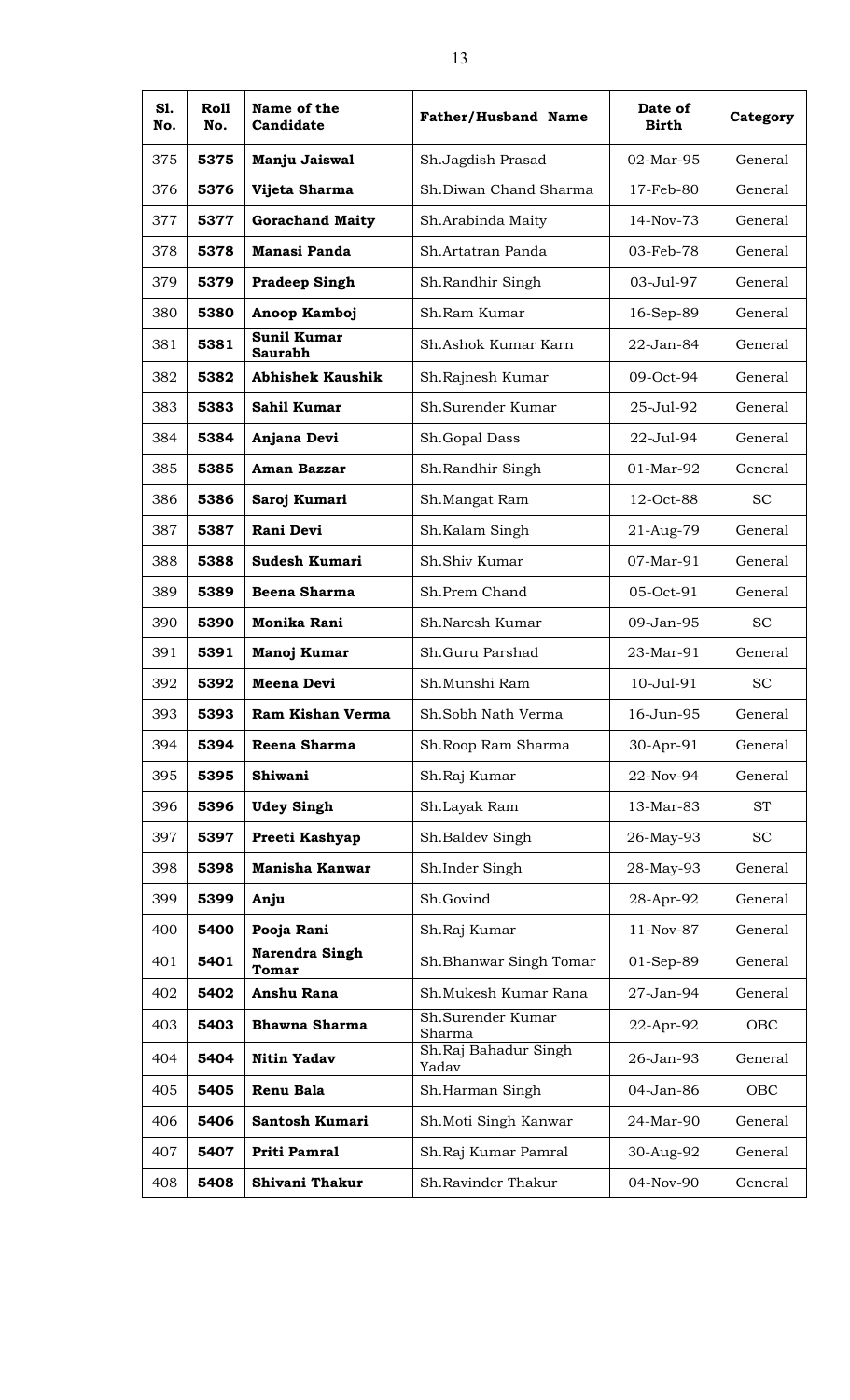| S1.<br>No. | <b>Roll</b><br>No. | Name of the<br>Candidate | <b>Father/Husband Name</b>         | Date of<br><b>Birth</b> | Category   |
|------------|--------------------|--------------------------|------------------------------------|-------------------------|------------|
| 409        | 5409               | Deepak                   | Sh.Om Prakash                      | 02-Aug-91               | General    |
| 410        | 5410               | <b>Bharti Thakur</b>     | Sh.Shesh Ram                       | $14-Nov-93$             | General    |
| 411        | 5411               | Pooja Sharma             | Sh.Padam Sharma                    | 14-Aug-89               | General    |
| 412        | 5412               | <b>Nitish Sharma</b>     | Sh.Baruram Sharma                  | 11-Nov-92               | General    |
| 413        | 5413               | <b>Devinder</b>          | Sh.Jai Prakash                     | 14-Mar-91               | <b>SC</b>  |
| 414        | 5414               | <b>Monika Sharma</b>     | Sh.Shyam Lal Sharma                | 02-Aug-93               | General    |
| 415        | 5415               | Anita Wasan              | Sh.Joginder Wasan                  | $01-Mar-92$             | General    |
| 416        | 5416               | <b>Mamta</b>             | Sh.Jai Singh                       | 19-Jan-95               | General    |
| 417        | 5417               | <b>Shanta Sharma</b>     | Sh.Maya Dutt Sharma                | 25-Jun-84               | General    |
| 418        | 5418               | <b>Sandeep</b>           | Sh.Ram Kumar                       | 09-Aug-93               | General    |
| 419        | 5419               | <b>Abhishek Sharma</b>   | Sh.Neel Kanth                      | 20-May-93               | General    |
| 420        | 5420               | Pooja Sharma             | Sh.Rajender Kumar                  | 15-Feb-89               | <b>OBC</b> |
| 421        | 5421               | Reena Sharma             | Sh.Krishan Lal Sharma              | 27-May-91               | General    |
| 422        | 5422               | <b>Akshya Shrivastaw</b> | Late Sh. Vipin Kumar<br>Shrivastaw | 15-Jul-94               | General    |
| 423        | 5423               | Vidya Sagar              | Sh.Om Prakash                      | 11-Jun-90               | General    |
| 424        | 5424               | Champa Devi              | Sh.Manu Ram                        | 01-Feb-88               | <b>SC</b>  |
| 425        | 5425               | <b>Adesh Singh</b>       | Sh.Ram Vilas Singh                 | 14-Feb-94               | General    |
| 426        | 5426               | <b>Manish</b>            | Sh.Dharam Prakash                  | 24-Jun-92               | General    |
| 427        | 5427               | Jitesh Lal               | Sh.Jawahar Lal                     | $21$ -Dec-94            | ST         |
| 428        | 5428               | Ravi Verma               | Sh.Dayanand                        | 01-Oct-87               | General    |
| 429        | 5429               | Sunita                   | Sh.Bhagat Ram                      | 23-Jul-87               | General    |
| 430        | 5430               | Anita Rani               | Sh.Niranjan Singh                  | 09-Jan-86               | General    |
| 431        | 5431               | Lokesh                   | Sh.Ashok Kumar                     | 17-Sep-92               | General    |
| 432        | 5432               | Rajnesh                  | Sh. Prithvi Singh                  | 04-Feb-84               | General    |
| 433        | 5433               | <b>Harish Chand</b>      | Sh.Hem Raj                         | 15-Jun-91               | <b>SC</b>  |
| 434        | 5434               | Pranu Mishra             | Sh.Jaidev Mishra                   | 03-Feb-91               | General    |
| 435        | 5435               | Deepika                  | Sh.Om Prakash                      | 01-Jan-92               | General    |
| 436        | 5436               | Ashil Gupta              | Sh.Anil Kumar Gupta                | 20-Jan-91               | General    |
| 437        | 5437               | Pushpa Rani              | Sh.Dharambir                       | 02-Jun-92               | General    |
| 438        | 5438               | Shivesh Mishra           | Sh.Prem Shankar Mishra             | 05-Apr-95               | General    |
| 439        | 5439               | Abhilasha                | Sh.Sanjeev Kumar                   | 06-Oct-87               | General    |
| 440        | 5440               | <b>Rohit Kumar</b>       | Sh.Gulshan Kumar                   | 07-Jul-95               | General    |
| 441        | 5441               | Mohit                    | Sh.Leela Dutt                      | 04-Apr-93               | General    |
| 442        | 5442               | Rajesh Kumar             | Sh.Nagesh Kumar                    | 06-Jul-92               | General    |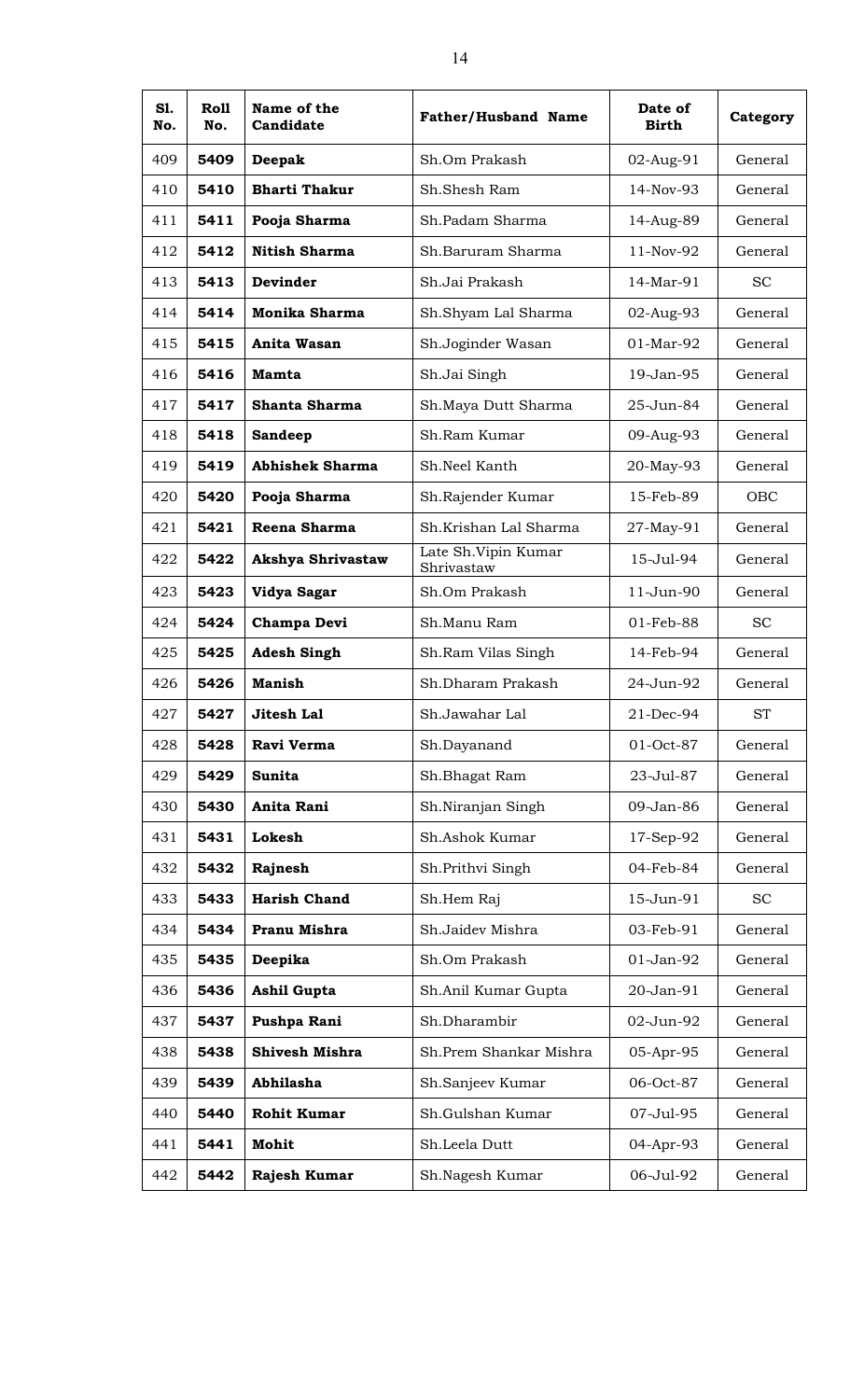| S1.<br>No. | Roll<br>No. | Name of the<br>Candidate              | <b>Father/Husband Name</b>   | Date of<br><b>Birth</b> | Category |
|------------|-------------|---------------------------------------|------------------------------|-------------------------|----------|
| 443        | 5443        | <b>Sagar</b>                          | Sh.Shiv Dayal                | 16-Dec-92               | General  |
| 444        | 5444        | <b>Parveen Kumar</b>                  | Sh.Ajmer Singh               | 17-Jun-90               | General  |
| 445        | 5445        | Veena Kumari                          | Sh.Naresh Kumar              | 02-Apr-77               | General  |
| 446        | 5446        | Aniruddha Ghosh                       | Sh.Dibakar Ghosh             | 09-Dec-87               | General  |
| 447        | 5447        | Laldas                                | Sh.Devdas                    | 03-Jun-91               | General  |
| 448        | 5448        | <b>Preeti Thakur</b>                  | Sh.Bhagwan Singh             | 20-Jan-92               | General  |
| 449        | 5449        | Rajni Devi                            | Sh.Phateh Singh              | 22-Jun-91               | General  |
| 450        | 5450        | Lata Thakur                           | Sh.Divakar Dutt              | 02-Aug-91               | General  |
| 451        | 5451        | Jimmy                                 | Sh.Joginder                  | 19-Feb-91               | General  |
| 452        | 5452        | Himanshu                              | Sh.Som Nath                  | 23-Nov-94               | General  |
| 453        | 5453        | Neeraj                                | Sh.Gurmel Singh              | 18-Sep-95               | General  |
| 454        | 5454        | <b>Tek Singh</b>                      | Sh.Molak Ram                 | 31-Jul-92               | General  |
| 455        | 5455        | <b>Shivank Thakur</b>                 | Sh.Hansraj Thakur            | 15-Oct-95               | General  |
| 456        | 5456        | <b>Sunita Devi</b>                    | Sh.Suresh Kumar              | 10-Nov-89               | General  |
| 457        | 5457        | Rajan Kumar Jha                       | Sh.Mithilesh Jha             | 04-Dec-91               | General  |
| 458        | 5458        | <b>Bharat Bhushan</b>                 | Sh.Rajender Singh            | 22-Apr-92               | General  |
| 459        | 5459        | <b>Narinder Pal</b>                   | Sh.Ajmer Singh               | 06-Apr-79               | General  |
| 460        | 5460        | Kumari Laxmi Devi                     | Sh.Zalam Singh               | 18-Feb-93               | OBC      |
| 461        | 5461        | Kalpana                               | Sh.Mansha Ram                | 25-Nov-90               | General  |
| 462        | 5462        | <b>Usha</b>                           | Sh.W/O Mr Ravinder<br>Kumar  | 25-Oct-87               | General  |
| 463        | 5463        | <b>Ashok Kumar</b><br><b>Kushwaha</b> | Sh.Raja Ram Kushwaha         | 03-Jun-87               | General  |
| 464        | 5464        | <b>Sukhbir Singh</b>                  | Sh.Seva Singh                | 15-Apr-90               | General  |
| 465        | 5465        | <b>Amarjit Singh</b>                  | Sh.Maya Chand                | 10-Jul-87               | General  |
| 466        | 5466        | Pinki Devi                            | Sh.Diwan Singh               | 01-Feb-91               | OBC      |
| 467        | 5467        | <b>Kanwaljeet Kaur</b>                | Sh.Manjeet Singh             | 17-Jun-94               | General  |
| 468        | 5468        | Rajat                                 | Sh.Kala Ram Sharma           | 20-Dec-90               | General  |
| 469        | 5469        | <b>Lalit Kumar</b>                    | Sh.Manik Chandra             | 02-May-90               | OBC      |
| 470        | 5470        | Sachin Chaurasia                      | Sh.Shatrohan Chaurasia       | 01-Feb-94               | General  |
| 471        | 5471        | <b>Ashok Kumar</b>                    | Sh.Shankar Rajbhar           | 16-Jun-88               | General  |
| 472        | 5472        | Tinu                                  | Sh.Hakam Chand               | 10-Jan-94               | General  |
| 473        | 5473        | <b>Subhash Kumar</b>                  | Sh.Munni Lal                 | $10$ -Apr- $81$         | General  |
| 474        | 5474        | Reena                                 | Sh.Surender Kumar            | 18-Apr-82               | General  |
| 475        | 5475        | <b>Akanksha Pandey</b>                | Sh.Rajendra Prasad<br>Pandey | 08-Jul-92               | General  |
| 476        | 5476        | Shambhu Yadav                         | Sh.Harihar Yadav             | 05-Dec-93               | General  |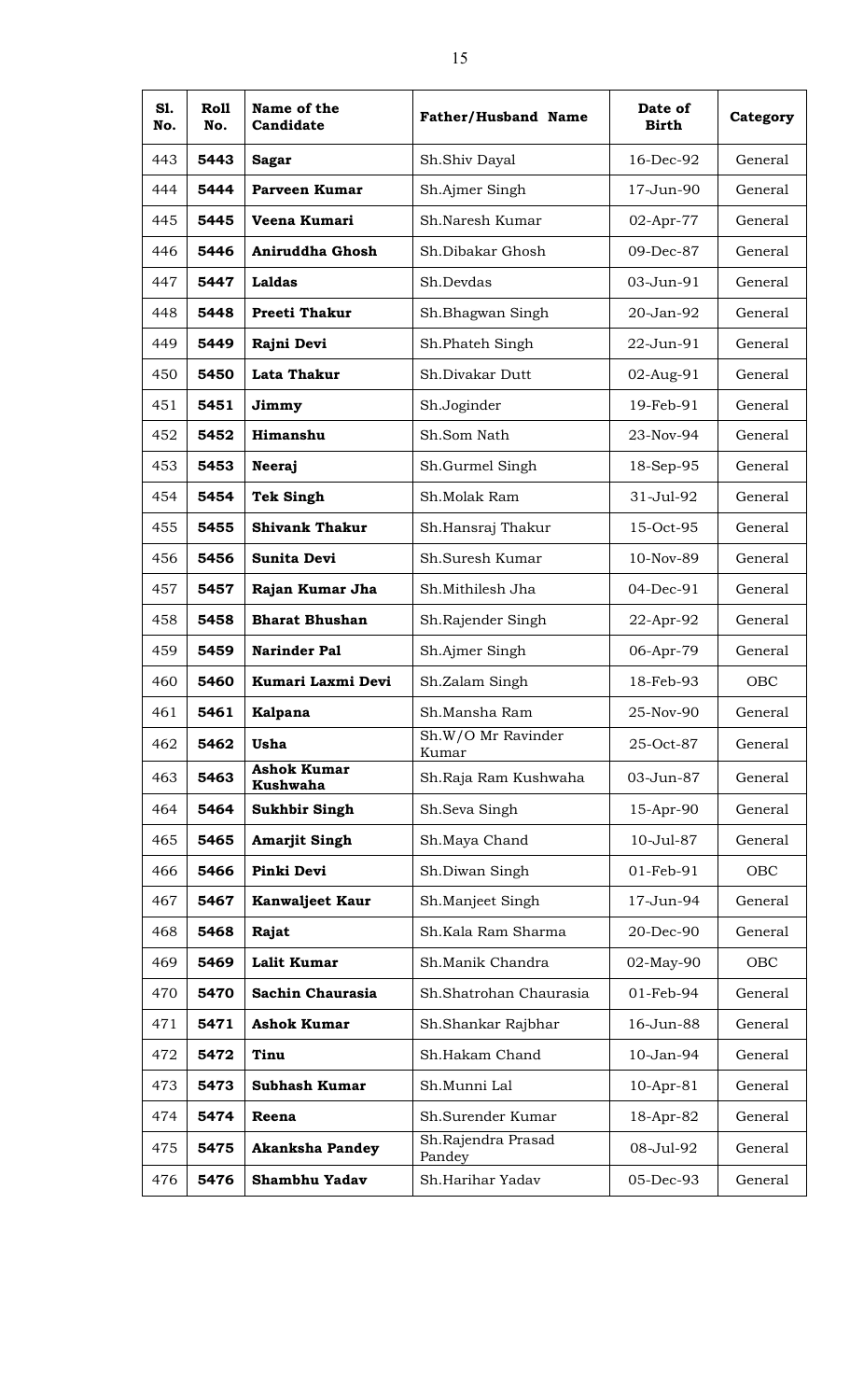| S1.<br>No. | <b>Roll</b><br>No. | Name of the<br>Candidate     | <b>Father/Husband Name</b>  | Date of<br><b>Birth</b> | Category  |
|------------|--------------------|------------------------------|-----------------------------|-------------------------|-----------|
| 477        | 5477               | Jagdeep Singh                | Sh.Shamsher Singh           | 05-Apr-93               | General   |
| 478        | 5478               | Amisha                       | Sh.Premchand Kumar<br>Verma | 13-Aug-95               | General   |
| 479        | 5479               | Purnima                      | Sh.Ravi Kumar Sharma        | 31-Jan-94               | General   |
| 480        | 5480               | <b>Vinay Kumar</b>           | Sh.Paras Nath               | 07-May-95               | General   |
| 481        | 5481               | <b>Jasmeet Kaur</b>          | Sh.Uttamjeet Singh          | 14-Jan-92               | General   |
| 482        | 5482               | <b>Sumit Kumar</b><br>Dewani | Sh.Sajan Dass               | 08-Dec-94               | General   |
| 483        | 5483               | <b>Hem Lata</b>              | Sh.Devi Ram                 | 25-Oct-92               | <b>SC</b> |
| 484        | 5484               | <b>Kamlesh Sharma</b>        | Sh.Kripa Ram Sharma         | 20-Jul-88               | OBC       |
| 485        | 5485               | Neha Rehlan                  | Late Sh. Rakesh Kumar       | 23-Nov-84               | General   |
| 486        | 5486               | Neha Rani                    | Sh.Krishan Lal              | 01-Oct-91               | General   |
| 487        | 5487               | <b>Mohd Arif</b>             | Sh.Mohd Nause               | 11-May-90               | General   |
| 488        | 5488               | Priyanka Bhushan             | Sh.Munesh Kumar             | 15-Mar-86               | <b>SC</b> |
| 489        | 5489               | Anil Kumar                   | Sh.Subhash Chand            | 30-May-94               | General   |
| 490        | 5490               | <b>Rohit Rana</b>            | Sh.Parbhat Singh            | 17-Oct-94               | General   |
| 491        | 5491               | <b>Avinash Vays</b>          | Sh.Anand Prakash Vyas       | $01$ -Jan- $91$         | General   |
| 492        | 5492               | Kanika Gupta                 | Sh.Virender Gupta           | $11 -$ Jul $-94$        | General   |
| 493        | 5493               | Nilu                         | Sh.Prabhakar                | $01$ -Jun-86            | General   |
| 494        | 5494               | <b>Mohd Ayub</b>             | Sh.Abdul Munna              | 20-Mar-94               | General   |
| 495        | 5495               | <b>Savitri</b>               | Sh.Labra Singh              | 02-Mar-86               | <b>ST</b> |
| 496        | 5496               | <b>Bharti Rani</b>           | Sh.Kishan Chand             | 23-Mar-84               | General   |
| 497        | 5497               | <b>Vineet Sharma</b>         | Sh.Rohtash Sharma           | 23-Jul-95               | General   |
| 498        | 5498               | <b>Vinod Kumar</b>           | Sh.Suraj Bhan Sharma        | 15-Aug-90               | General   |
| 499        | 5499               | Nisha Kumari                 | Sh.Rohtash Sharma           | 14-Jul-89               | General   |
| 500        | 5500               | Sanjay Sharma                | Sh.Suraj Bhan Sharma        | 29-Oct-93               | General   |
| 501        | 5501               | Vaishali                     | Sh.Ashok Kumar              | 07-May-90               | General   |
| 502        | 5502               | Chandani                     | Sh.Ashok Kumar              | 31-Mar-87               | General   |
| 503        | 5503               | Manisha Mahajan              | Sh.Naresh Kumar             | 16-Sep-94               | General   |
| 504        | 5504               | <b>Shrikant Yadav</b>        | Sh.Nanhkaoo Yadav           | 12-Mar-96               | OBC       |
| 505        | 5505               | <b>Ateek Ahamad Malik</b>    | Sh.Mohammad Harun           | 18-Jun-95               | General   |
| 506        | 5506               | Ankita Pandit                | Sh.Mehar Chand              | 23-Apr-92               | General   |
| 507        | 5507               | Anita                        | Sh.Rajpal Singh             | 07-Jul-89               | <b>SC</b> |
| 508        | 5508               | Pooja                        | Sh.Rk Tanwar                | 07-Dec-90               | General   |
| 509        | 5509               | Subham Kushwaha              | Sh.Gyan Chandra<br>Kushwaha | 06-Oct-96               | General   |
| 510        | 5510               | <b>Raman Preet Kaur</b>      | Sh.Manjeet Singh Kochhar    | 07-Apr-83               | General   |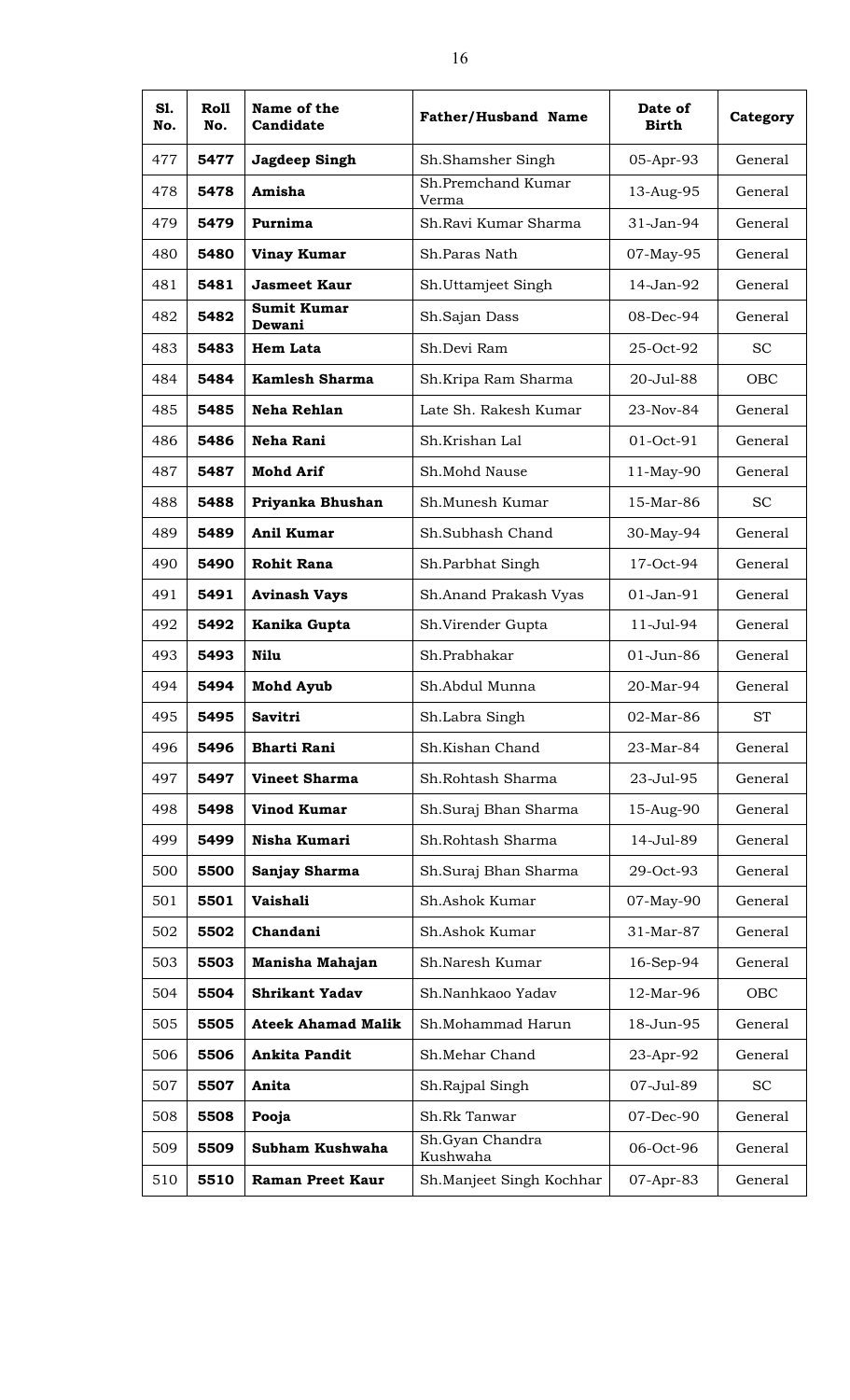| S1.<br>No. | Roll<br>No. | Name of the<br>Candidate               | <b>Father/Husband Name</b>    | Date of<br><b>Birth</b> | Category  |
|------------|-------------|----------------------------------------|-------------------------------|-------------------------|-----------|
| 511        | 5511        | Sandeep Kumar                          | Sh.Narender Kumar             | 03-Jun-90               | General   |
| 512        | 5512        | <b>Achchhe Lal</b>                     | Sh.Daya Shankar Yadav         | 08-Jul-91               | OBC       |
| 513        | 5513        | Ravi Shankar Tiwari                    | Sh.Rajendra Prasad Tiwari     | 12-Mar-95               | General   |
| 514        | 5514        | Rekha Rani                             | Sh.Hawa Singh                 | 15-Sep-87               | General   |
| 515        | 5515        | <b>Vasant Kumar</b>                    | Sh.Ram Narayan                | 15-Jul-92               | General   |
| 516        | 5516        | Jyoti Rani                             | Sh.Raj Kumar                  | 01-Feb-92               | General   |
| 517        | 5517        | <b>Ushma Kumari</b>                    | Sh.Karam Singh                | 24-Apr-92               | General   |
| 518        | 5518        | Parvati Devi                           | Sh.Shonku Ram                 | 12-Dec-79               | General   |
| 519        | 5519        | <b>Anand Dubey</b>                     | Sh.Triloki Nath Dubey         | 11-Nov-92               | General   |
| 520        | 5520        | <b>Nisha</b>                           | Sh.Hira Singh                 | 28-Feb-92               | General   |
| 521        | 5521        | <b>Vivek Srivastava</b>                | Sh.Ramesh Kumar<br>Srivastava | 24-May-96               | General   |
| 522        | 5522        | <b>Sumit Gulati</b>                    | Sh.Som Nath Gulati            | 30-Jun-85               | General   |
| 523        | 5523        | Meenakshi                              | Sh.Parveen                    | 19-Nov-79               | OBC       |
| 524        | 5524        | Rishi Sen                              | Sh.Sandeep Kumar Sen          | 08-May-96               | OBC       |
| 525        | 5525        | <b>Vikas Antal</b>                     | Sh.Rishipal Antal             | 08-Jul-89               | General   |
| 526        | 5526        | Deepak                                 | Sh.Datta Ram                  | 27-Nov-89               | General   |
| 527        | 5527        | Asha                                   | Sh.Sewak Ram                  | 13-Jul-83               | General   |
| 528        | 5528        | Hima Mahajan                           | Sh.Anil Mahajan               | 05-Sep-91               | General   |
| 529        | 5529        | Kiran Banshtu                          | Sh.Virender Banshtu           | 24-May-85               | General   |
| 530        | 5530        | Vidya Sagar Singh                      | Sh.Ravindra Nath Singh        | 10-Feb-95               | General   |
| 531        | 5531        | <b>Anuresh Kumar</b>                   | Sh.Ranjit Singh               | 01-Apr-94               | General   |
| 532        | 5532        | Preeti                                 | Sh.Madan Lal                  | 10-Feb-93               | OBC       |
| 533        | 5533        | <b>Nilesh Singh</b>                    | Sh.Narendra Pratap Singh      | 04-Jul-90               | General   |
| 534        | 5534        | Sachin Kumar Saini                     | Sh.Janeshwar Prsad            | 26-Jan-95               | OBC       |
| 535        | 5535        | <b>Partap Chand</b>                    | Sh.Atma Ram                   | 06-Mar-82               | General   |
| 536        | 5536        | <b>Anwar Ali</b>                       | Sh.Shekh Mansoor              | 01-Jan-94               | General   |
| 537        | 5537        | Anjna Devi                             | Sh.Khyali Ram                 | 10-Aug-90               | General   |
| 538        | 5538        | <b>Shrawan Kumar</b>                   | Sh.Ramji Dass                 | 01-Mar-85               | <b>SC</b> |
| 539        | 5539        | <b>Awanish Singh</b><br>Parihar        | Sh.Shyam Bahadur Singh        | 10-Dec-93               | General   |
| 540        | 5540        | Poonam                                 | Sh.Gauri Shanker              | 16-Oct-90               | General   |
| 541        | 5541        | Rajnesh Kumar                          | Sh.Hukam Singh                | 11-Oct-77               | General   |
| 542        | 5542        | <b>Naval Kishore</b><br><b>Shandil</b> | Sh.Kewal Ram Shandil          | 07-Jun-90               | <b>SC</b> |
| 543        | 5543        | Gaurav                                 | Sh.Jagmohan                   | 02-Jul-95               | General   |
| 544        | 5544        | <b>Kavita</b>                          | Sh.Kamal Kishore              | 24-Dec-88               | General   |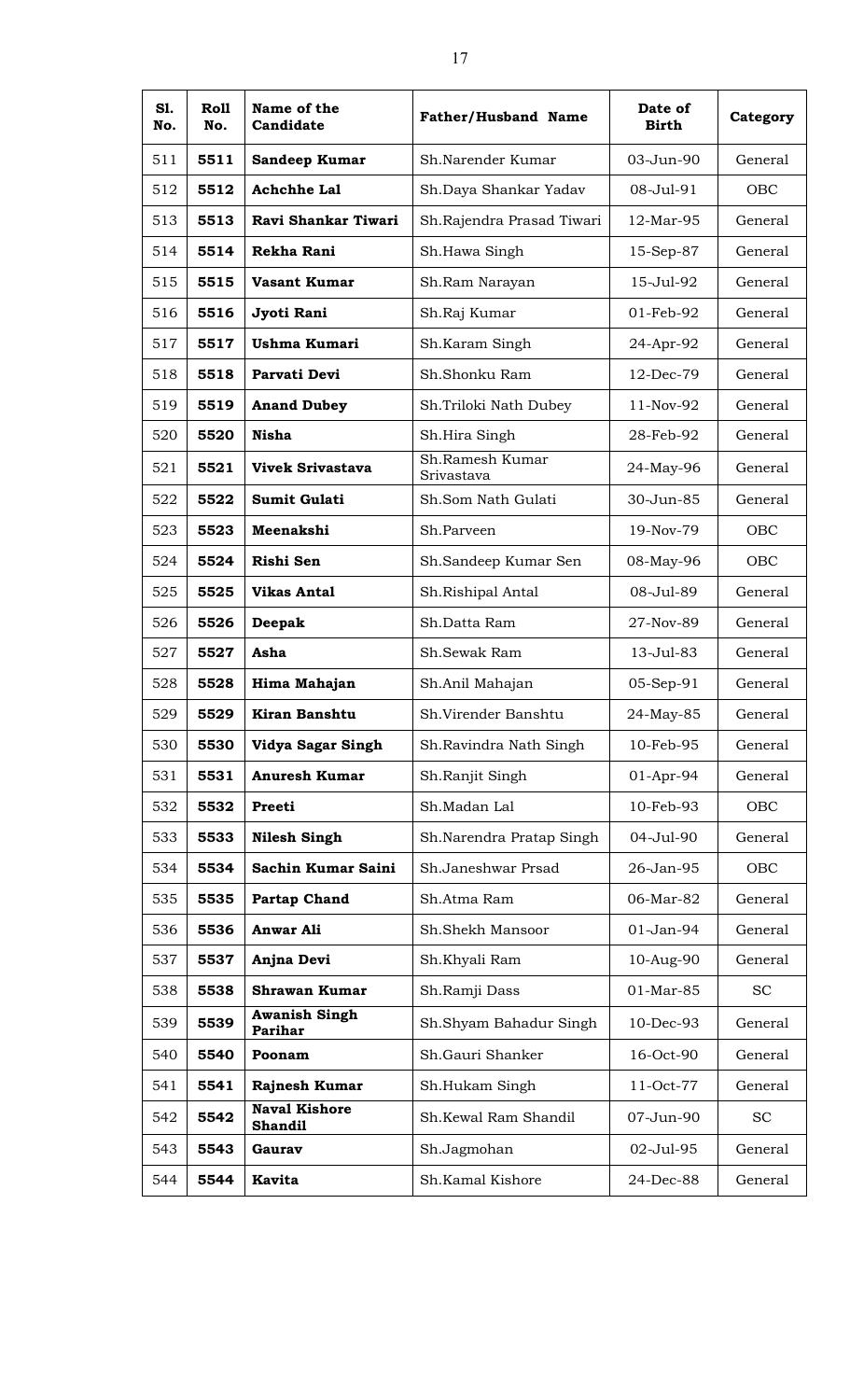| S1.<br>No. | Roll<br>No. | Name of the<br>Candidate             | <b>Father/Husband Name</b>    | Date of<br><b>Birth</b> | Category   |
|------------|-------------|--------------------------------------|-------------------------------|-------------------------|------------|
| 545        | 5545        | <b>Dharmender Kumar</b>              | Sh.Lekhraj Sharma             | 13-Aug-92               | General    |
| 546        | 5546        | <b>Kumari Shalu</b><br><b>Sharma</b> | Sh.Maheshver Dutt             | 22-Jun-93               | General    |
| 547        | 5547        | Dimple                               | Sh.Narender Kumar             | 30-Apr-90               | General    |
| 548        | 5548        | Poonam Yadav                         | Sh.G.B. Yadav                 | 07-Feb-83               | General    |
| 549        | 5549        | <b>Bhawna Shrma</b>                  | Sh.L.D Sharma                 | 05-Mar-86               | General    |
| 550        | 5550        | Anjali Sharma                        | Sh.Meghnath Sharma            | 20-Jan-96               | General    |
| 551        | 5551        | Hari Devi                            | Sh.Balwant Singh              | 18-Aug-83               | <b>ST</b>  |
| 552        | 5552        | <b>Suneel Kumar</b><br>Tripathi      | Sh.Tribhuvan Nath<br>Tripathi | 30-May-91               | General    |
| 553        | 5553        | <b>Harish Thakur</b>                 | Sh.Kundan Lal                 | 18-Aug-93               | General    |
| 554        | 5554        | <b>Jasmit</b>                        | Sh.Kaptan Singh               | 18-Apr-96               | <b>OBC</b> |
| 555        | 5555        | Jyoti Sharma                         | Sh.Prem Dutt Sharma           | 05-Jul-93               | General    |
| 556        | 5556        | <b>Tarun Sohal</b>                   | Sh.Sat Pal                    | 31-Jul-90               | <b>SC</b>  |
| 557        | 5557        | Reeta Sharma                         | Sh.Satender Kumar             | 26-May-82               | General    |
| 558        | 5558        | <b>Sunil Kumar</b>                   | Sh.Lalit Kumar                | 21-Dec-90               | General    |
| 559        | 5559        | Vaijanti Mala                        | Sh.Sant Ram                   | 05-Mar-88               | General    |
| 560        | 5560        | Kumari Shammi                        | Sh.Faqir Muhammad             | 24-Mar-81               | General    |
| 561        | 5561        | Vipin Kumar                          | Sh.Thakur Dass                | $10-Mar-76$             | General    |
| 562        | 5562        | Poonam Negi                          | Sh.Surinder Singh Negi        | 13-Aug-92               | General    |
| 563        | 5563        | <b>Chanchal Sharma</b>               | Sh.Anil Sharma                | 23-Nov-93               | General    |
| 564        | 5564        | Preeti Devi                          | Sh.Dalip Singh                | 28-Aug-92               | General    |
| 565        | 5565        | <b>Nishara</b>                       | Sh.Guffar Ali                 | 18-Jan-92               | General    |
| 566        | 5566        | <b>Belal Akhtar</b>                  | Sh.Mohd Rizwan                | 05-May-95               | General    |
| 567        | 5567        | Pooja Verma                          | Sh.Sanjeev Kumar              | 18-Mar-92               | General    |
| 568        | 5568        | Shivangi Srivastava                  | Sh. Girja Prasad Srivastava   | 02-Oct-93               | General    |
| 569        | 5569        | <b>Sumit Sharma</b>                  | Sh.Hem Raj Sharma             | $10-Sep-84$             | General    |
| 570        | 5570        | Somnath                              | Sh.Naresh Kumar Sharma        | 05-Sep-94               | General    |
| 571        | 5571        | <b>Praveen</b>                       | Sh.Shyo Chand                 | 08-May-91               | General    |
| 572        | 5572        | <b>Amir Suhail</b>                   | Sh.Mohd Tahir                 | 11-Oct-96               | General    |
| 573        | 5573        | Kiran Kanwar                         | Sh.Hira Singh                 | 23-Aug-92               | General    |
| 574        | 5574        | Priyanka Kumari                      | Sh.Raj Kumar                  | 18-Oct-91               | <b>ST</b>  |
| 575        | 5575        | Promila Sharma                       | Sh.Krishan Lal Sharma         | 02-Feb-86               | General    |
| 576        | 5576        | Sunita Sharma                        | Sh.Om Prakash                 | 10-Jan-88               | General    |
| 577        | 5577        | <b>Puneet Sharma</b>                 | Sh.Mahinder Sharma            | 23-Feb-89               | General    |
| 578        | 5578        | Dinesh Kumar                         | Sh.Girdhari Lal               | 25-Aug-85               | General    |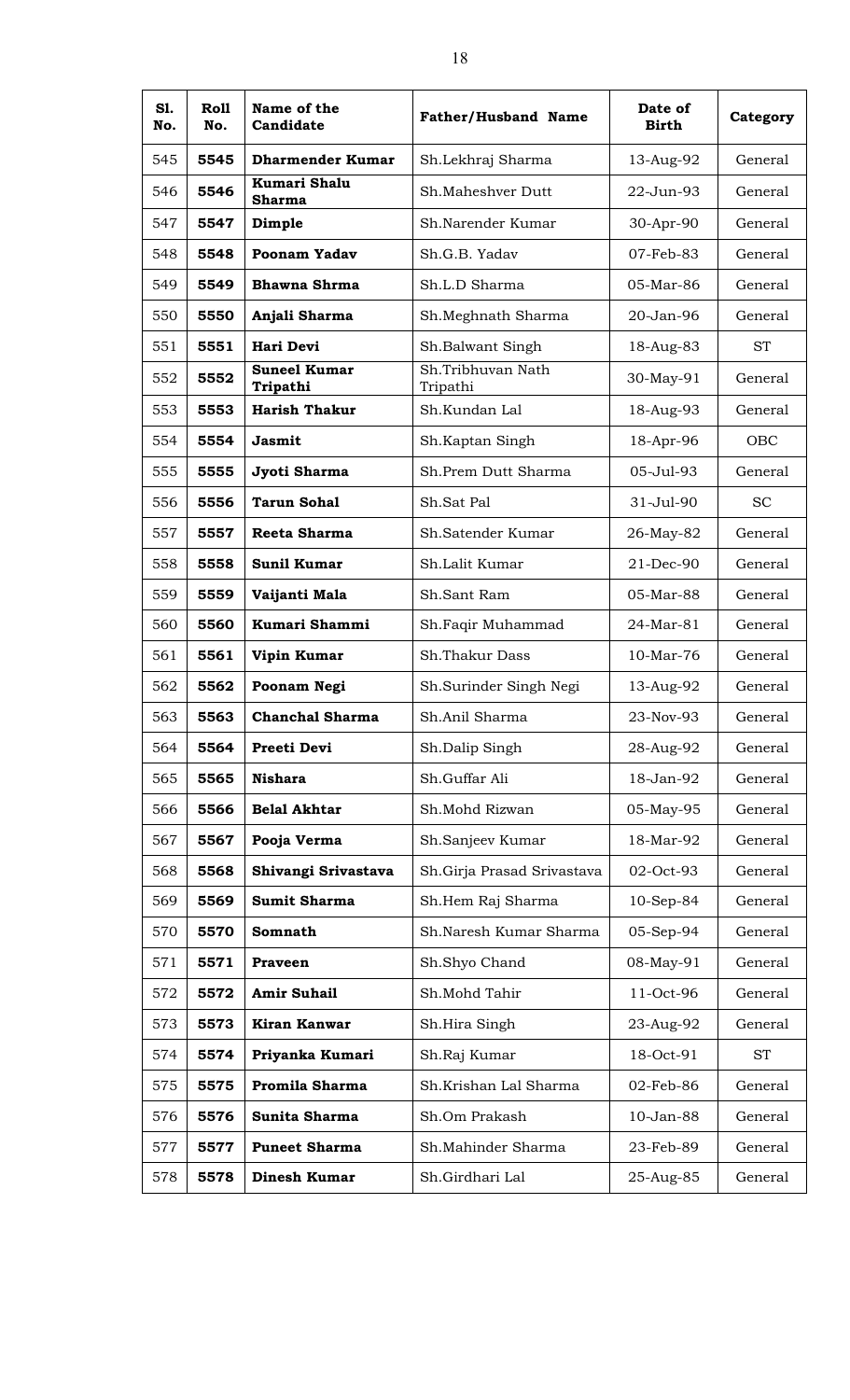| S1.<br>No. | Roll<br>No. | Name of the<br>Candidate | <b>Father/Husband Name</b> | Date of<br><b>Birth</b> | Category  |
|------------|-------------|--------------------------|----------------------------|-------------------------|-----------|
| 579        | 5579        | <b>Mahesh Kumar</b>      | Sh.Tek Ram                 | 17-Jul-88               | <b>SC</b> |
| 580        | 5580        | Rajesh                   | Sh.Hira Lal Sharma         | 15-May-88               | General   |
| 581        | 5581        | <b>Sandeep</b>           | Sh.Krishan Lal             | 03-Aug-90               | General   |
| 582        | 5582        | Manoj Kumar              | Sh.Bali Ram                | 27-Feb-94               | <b>SC</b> |
| 583        | 5583        | Shiwani                  | Sh.Nathu Ram               | 18-Jul-92               | General   |
| 584        | 5584        | Inder                    | Sh.Keshav Ram              | 08-Mar-76               | General   |
| 585        | 5585        | <b>Anil Kumar</b>        | Sh.Lakhmi Chand            | 06-Aug-88               | General   |
| 586        | 5586        | <b>Chander Shekhar</b>   | Sh.Hans Raj                | 07-Feb-91               | General   |
| 587        | 5587        | Sham Sethi               | Sh.Keval Sethi             | 11-Apr-90               | General   |
| 588        | 5588        | Amit Bartula             | Sh.Kamal Parsad            | 17-Mar-92               | General   |
| 589        | 5589        | <b>Rajender Pal</b>      | Sh.Keshev Ram              | 01-Apr-82               | General   |
| 590        | 5590        | Digvijay Sharma          | Sh.Tulsi Ram Sharma        | 16-Aug-81               | General   |
| 591        | 5591        | Saraswati Thakur         | Sh.Dayal Singh             | $01-Sep-91$             | General   |
| 592        | 5592        | <b>Babita Chauhan</b>    | Sh.Sher Singh Chauhan      | 23-Jan-84               | General   |
| 593        | 5593        | <b>Madhu Bala</b>        | Sh.Hari Singh              | 27-Apr-91               | General   |
| 594        | 5594        | Archana                  | Sh.Shankar Dass            | 02-Dec-91               | <b>SC</b> |
| 595        | 5595        | Sapna Mehta              | Sh.Hira Singh              | 10-Dec-92               | General   |
| 596        | 5596        | <b>Mamta Devi</b>        | Sh.Prakash Chand           | 02-Sep-92               | General   |
| 597        | 5597        | Sarita Sharma            | Sh.Ravi Kant               | 28-Aug-85               | General   |
| 598        | 5598        | <b>Neha</b>              | Sh.Vijay Kumar             | 24-Nov-86               | <b>SC</b> |
| 599        | 5599        | Lata Devi                | Sh.Krishan Chand           | 17-Jun-86               | <b>ST</b> |
| 600        | 5600        | <b>Ravinder Sharma</b>   | Sh.Ram Dia                 | 16-Jan-82               | General   |
| 601        | 5601        | <b>Mohit Kashyap</b>     | Sh.Madan Lal Kashyap       | 28-Jan-91               | General   |
| 602        | 5602        | Pankaj Guleria           | Sh.Raj Kumar               | 25-Feb-93               | General   |
| 603        | 5603        | Varun Kumar              | Sh.Devender Kumar          | 04-Mar-95               | General   |
| 604        | 5604        | Pratham                  | Sh.Ramesh Lal              | 02-Dec-92               | General   |
| 605        | 5605        | Sapna                    | Sh.Layay Ram               | 22-Jan-96               | General   |
| 606        | 5606        | <b>Mamta</b>             | Sh.Madan Lal               | 24-Dec-94               | General   |
| 607        | 5607        | <b>Vishal Kumar</b>      | Sh.Shiv Charan             | 05-Sep-92               | OBC       |
| 608        | 5608        | <b>Sudheer Kumar</b>     | Sh.Bajrangi Lal            | 30-Jun-93               | General   |
| 609        | 5609        | Jyoti                    | Sh.Daya Ram                | 20-Mar-94               | General   |
| 610        | 5610        | Ashutosh                 | Sh.Chander Mohan           | 03-Mar-95               | General   |
| 611        | 5611        | Annu Rani                | Sh.Balwant Rai Juneja      | 18-Jan-92               | General   |
| 612        | 5612        | Diksha Verma             | Sh.Puran Chand Veram       | 12-Sep-94               | General   |
| 613        | 5613        | Manju                    | Sh.Parveen Arya            | 06-Jul-84               | General   |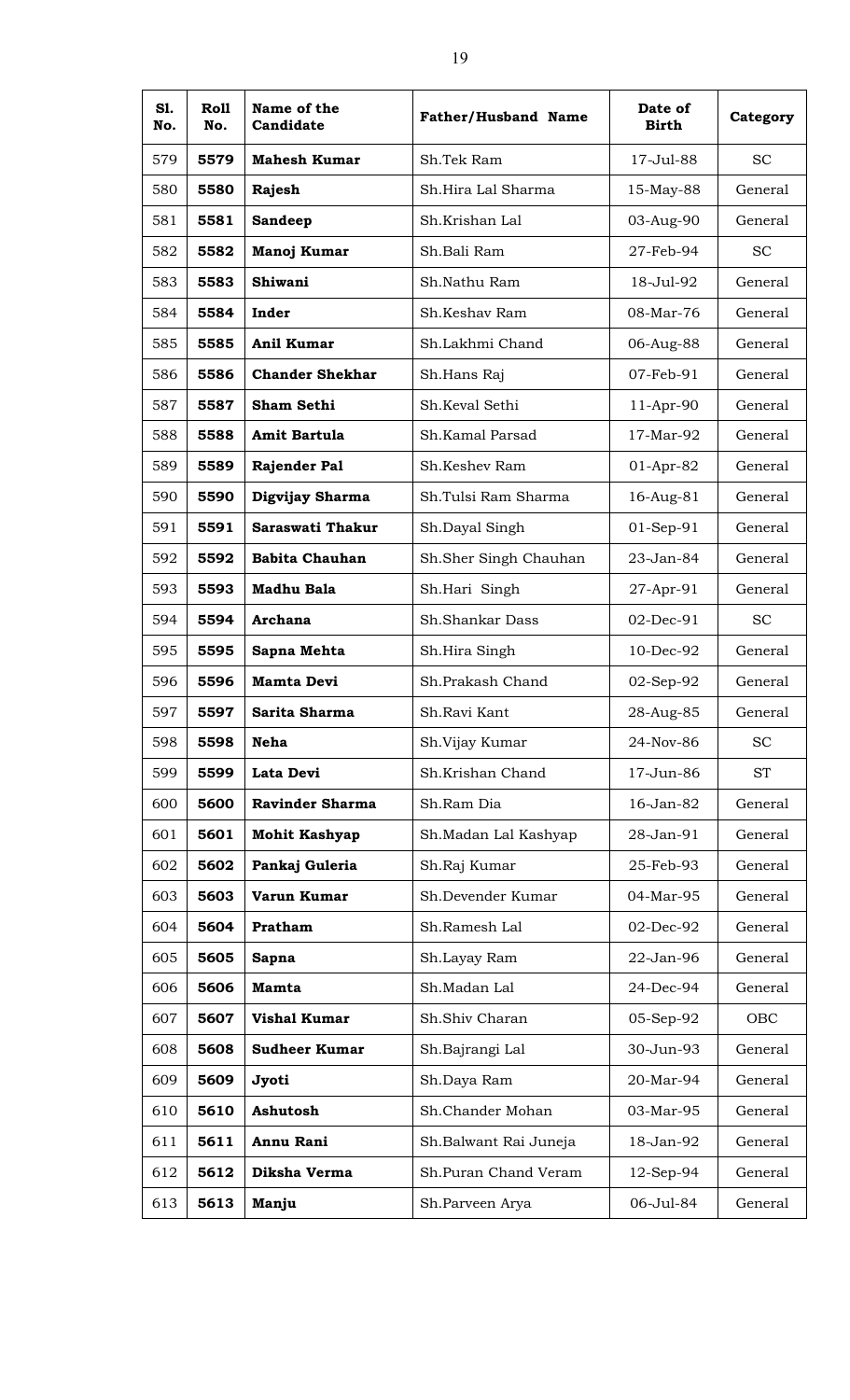| S1.<br>No. | Roll<br>No. | Name of the<br>Candidate              | <b>Father/Husband Name</b>          | Date of<br><b>Birth</b> | Category  |
|------------|-------------|---------------------------------------|-------------------------------------|-------------------------|-----------|
| 614        | 5614        | <b>Harish Kumar</b>                   | Sh.Tek Chand                        | 20-Feb-95               | General   |
| 615        | 5615        | Rama Devi                             | Sh.Dharam Dutt Thakur               | $01 - Jan-88$           | General   |
| 616        | 5616        | Virendra Tripathi                     | Sh.Ramesh Tripathi                  | 06-May-95               | General   |
| 617        | 5617        | Navjot Sachdeva                       | Sh.Raj Kumar Sachdeva               | 28-Oct-89               | General   |
| 618        | 5618        | <b>Amandeep Gosain</b>                | Sh.Mangal Singh                     | 14-Apr-95               | General   |
| 619        | 5619        | Surendra Kumar<br>Yadav               | Sh. Mata Prasad Yadav               | 27-Jan-91               | OBC       |
| 620        | 5620        | Gulshan Kumar                         | <b>Sh.Ishwer Dass</b>               | 15-Jul-94               | <b>SC</b> |
| 621        | 5621        | Ajay Shukla                           | Sh.Ghanshyam Shukla                 | 01-Jan-95               | General   |
| 622        | 5622        | <b>Neha Thakur</b>                    | Sh.Subhash Chand                    | 14-Jul-93               | General   |
| 623        | 5623        | <b>Kapil Dutt</b>                     | Sh.Onkar Dutt Sharma                | 15-Jul-78               | General   |
| 624        | 5624        | Renu                                  | Sh.Diwan Singh                      | 04-Aug-93               | General   |
| 625        | 5625        | Varsha Thakur                         | Sh.Rajinder Singh                   | 11-Feb-94               | General   |
| 626        | 5626        | Priya                                 | Sh.Shankar                          | 08-Feb-92               | General   |
| 627        | 5627        | <b>Hemant Kalra</b>                   | Sh.Ravinder Kalra                   | 30-Jan-92               | General   |
| 628        | 5628        | Shalini                               | Sh.Hem Singh                        | 08-May-94               | SC.       |
| 629        | 5629        | <b>Arun Kumar Rawat</b>               | Sh.Prithak Pal Singh                | 11-Sep-91               | General   |
| 630        | 5630        | <b>Shilpa</b>                         | Sh.Bhagat Singh                     | 22-Oct-94               | General   |
| 631        | 5631        | <b>Kirna Devi</b>                     | Sh.Deshraj                          | 05-Jul-91               | General   |
| 632        | 5632        | <b>Vineet Kumar</b>                   | Sh.Mansa Ram                        | 20-Jul-93               | General   |
| 633        | 5633        | <b>Mohd Zaid</b>                      | Sh.Mohd Afsar                       | 13-Jan-95               | General   |
| 634        | 5634        | Sandeep Kumar                         | Sh.Inder Singh                      | 05-Apr-89               | General   |
| 635        | 5635        | <b>Kamlesh Vohra</b>                  | Sh.Vikram Singh Vohra               | 02-Apr-90               | General   |
| 636        | 5636        | <b>Mamta Kumari</b>                   | Sh.Kartar Chand                     | 26-Jun-91               | General   |
| 637        | 5637        | Barjesh Kumar                         | Sh.Thakur Dutt                      | 15-Nov-81               | <b>SC</b> |
| 638        | 5638        | Meenakshi                             | Sh.Punnu Ram                        | 18-Jan-95               | General   |
| 639        | 5639        | Sanjeev Kumar                         | Sh.Vishan Dass                      | 19-Nov-85               | OBC       |
| 640        | 5640        | <b>Supreet Srivastava</b>             | Sh.Dheerendra Bahadur<br>Srivastava | 06-Oct-92               | General   |
| 641        | 5641        | Gita                                  | Sh.Som Dass                         | 21-Feb-93               | General   |
| 642        | 5642        | Anupam Kumar<br><b>Kushwaha</b>       | Sh.Vimal Kumar<br>Kushwaha          | 15-Feb-87               | General   |
| 643        | 5643        | Madhu Kumari                          | Sh.Ramesh Lal                       | 09-Jan-92               | <b>SC</b> |
| 644        | 5644        | Reena Kumari                          | Sh.Sanjeev Kumar                    | 03-Jan-93               | <b>SC</b> |
| 645        | 5645        | <b>Abhishek Kumar</b><br><b>Yadav</b> | Sh.Subedar Yadav                    | 07-Dec-93               | General   |
| 646        | 5646        | Usha                                  | Sh.Rattan Singh                     | 06-Apr-92               | General   |
| 647        | 5647        | <b>Sudesh Kumari</b>                  | Sh.Madan Singh Rana                 | 13-Jun-80               | General   |